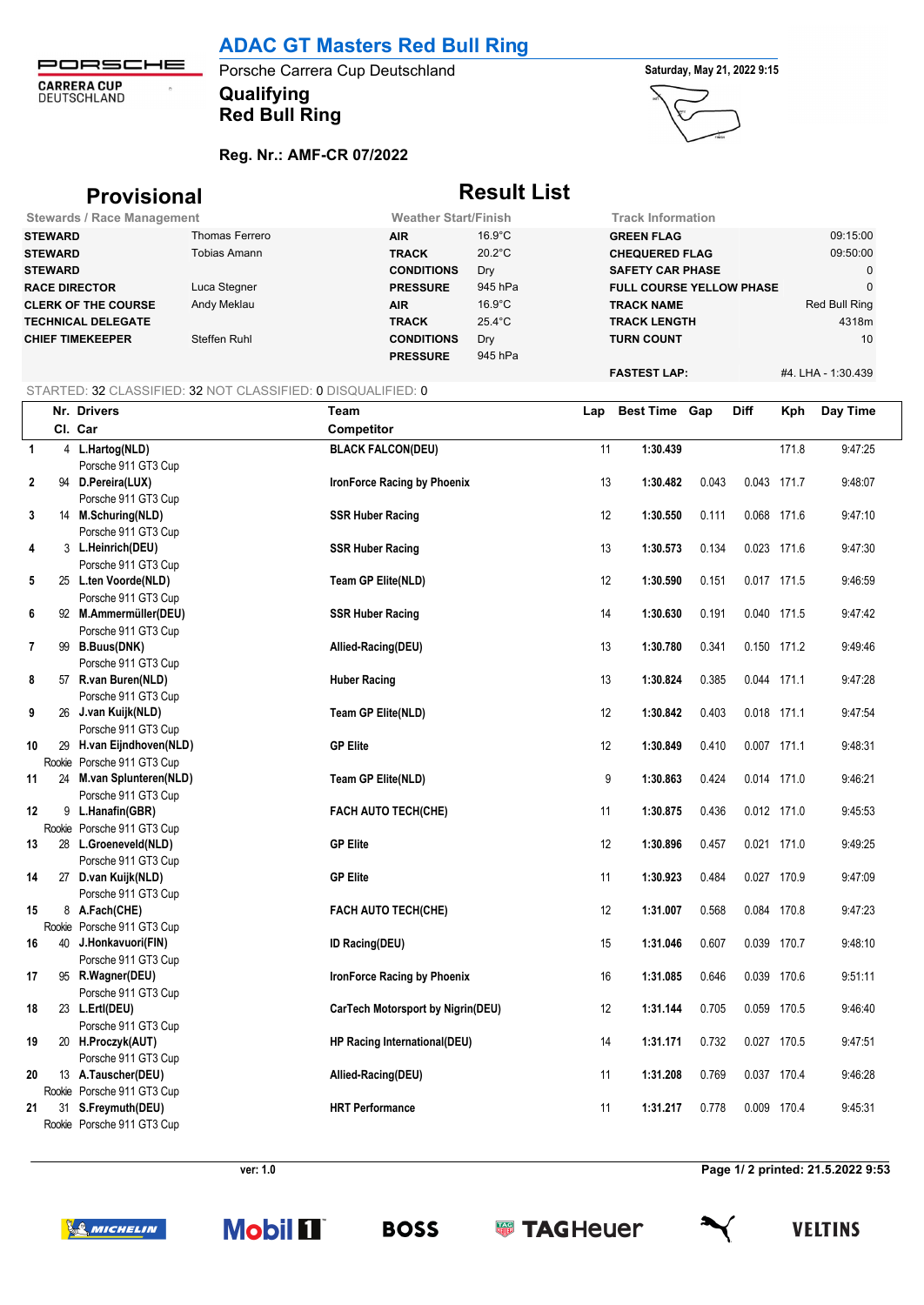| PORSCHE                    |  |
|----------------------------|--|
| CARRERA CUP<br>DEUTSCHLAND |  |

**Qualifying Porsche Carrera Cup Deutschland Saturday, May 21, 2022 9:15 Red Bull Ring**



### **Reg. Nr.: AMF-CR 07/2022**

# **Provisional Result List**

|    |    | Nr. Drivers                                   | Team                              |    | Lap Best Time Gap |       | <b>Diff</b> | Kph   | Day Time |
|----|----|-----------------------------------------------|-----------------------------------|----|-------------------|-------|-------------|-------|----------|
|    |    | Cl. Car                                       | <b>Competitor</b>                 |    |                   |       |             |       |          |
| 22 |    | 75 A.Levi(ISR)                                | <b>Huber Racing</b>               | 12 | 1:31.406          | 0.967 | 0.189       | 170.0 | 9:49:19  |
|    |    | Rookie Porsche 911 GT3 Cup                    |                                   |    |                   |       |             |       |          |
| 23 |    | 6 C.Rivas(LUX)                                | <b>BLACK FALCON(DEU)</b>          | 6  | 1:31.580          | 1.141 | 0.174       | 169.7 | 9:25:28  |
|    |    | ProAM Porsche 911 GT3 Cup                     |                                   |    |                   |       |             |       |          |
| 24 |    | 98 J.Seyffert(DEU)                            | HP Racing International(DEU)      | 16 | 1:31.580          | 1.141 |             | 169.7 | 9:49:34  |
|    |    | Rookie Porsche 911 GT3 Cup                    |                                   |    |                   |       |             |       |          |
| 25 |    | 5 S.Spreng(DEU)                               | <b>BLACK FALCON(DEU)</b>          | 13 | 1:31.688          | 1.249 | 0.108       | 169.5 | 9.49.17  |
|    |    | ProAM Porsche 911 GT3 Cup                     |                                   |    |                   |       |             |       |          |
| 26 |    | 96 J.Slooten(DEU)                             | IronForce Racing by Phoenix       | 14 | 1:31.738          | 1.299 | 0.050       | 169.4 | 9:45:33  |
|    |    | ProAM Porsche 911 GT3 Cup                     |                                   |    |                   |       |             |       |          |
| 27 |    | 2 G.Donchev(BGR)                              | <b>Huber Racing</b>               | 12 | 1:31.777          | 1.338 | 0.039       | 169.3 | 9:45:43  |
|    |    | ProAM Porsche 911 GT3 Cup                     |                                   | 11 |                   |       |             | 169.2 |          |
| 28 |    | 44 J.Greif(DEU)<br>Rookie Porsche 911 GT3 Cup | <b>ID Racing(DEU)</b>             |    | 1:31.825          | 1.386 | 0.048       |       | 9:45:44  |
| 29 |    | 84 A.Alshehab(KUW)                            | CarTech Motorsport by Nigrin(DEU) | 12 | 1:32.078          | 1.639 | 0.253       | 168.8 | 946.17   |
|    |    | ProAM Porsche 911 GT3 Cup                     |                                   |    |                   |       |             |       |          |
| 30 |    | 15 P.Sager(AUT)                               | <b>HRT Performance</b>            | 13 | 1:32.432          | 1.993 | 0.354       | 168.1 | 9.45:50  |
|    |    | ProAM Porsche 911 GT3 Cup                     |                                   |    |                   |       |             |       |          |
| 31 |    | 7 C.Langer(DEU)                               | <b>FACH AUTO TECH(CHE)</b>        | 14 | 1:32.567          | 2.128 | 0.135       | 167.9 | 9:46:50  |
|    |    | ProAM Porsche 911 GT3 Cup                     |                                   |    |                   |       |             |       |          |
| 32 | 65 | K.Pfister(DEU)                                | <b>HRT Performance</b>            | 13 | 1:33.792          | 3.353 | 1.225       | 165.7 | 9:44:34  |
|    |    | ProAM Porsche 911 GT3 Cup                     |                                   |    |                   |       |             |       |          |

*Classification limit: 107% Time: 1:36.769*

**Following race director decision cancellation of the relevant lap times for cars no. 2, 3, 4, 5, 7, 8, 9, 20, 23, 24, 27, 28, 29, 31, 44, 84, 98 & 99 - track limits**

**Mobil 1** 

| Publication time: | Clerk of the Course: Andy Meklau | Timekeeper: Ateffen/Ruhl<br>ا مەسل |
|-------------------|----------------------------------|------------------------------------|
| ver: 1.0          | Page 2/2 printed: 21.5.2022 9:53 |                                    |

**BOSS** 

**SSI TAGHeuer** 

**VELTINS** 

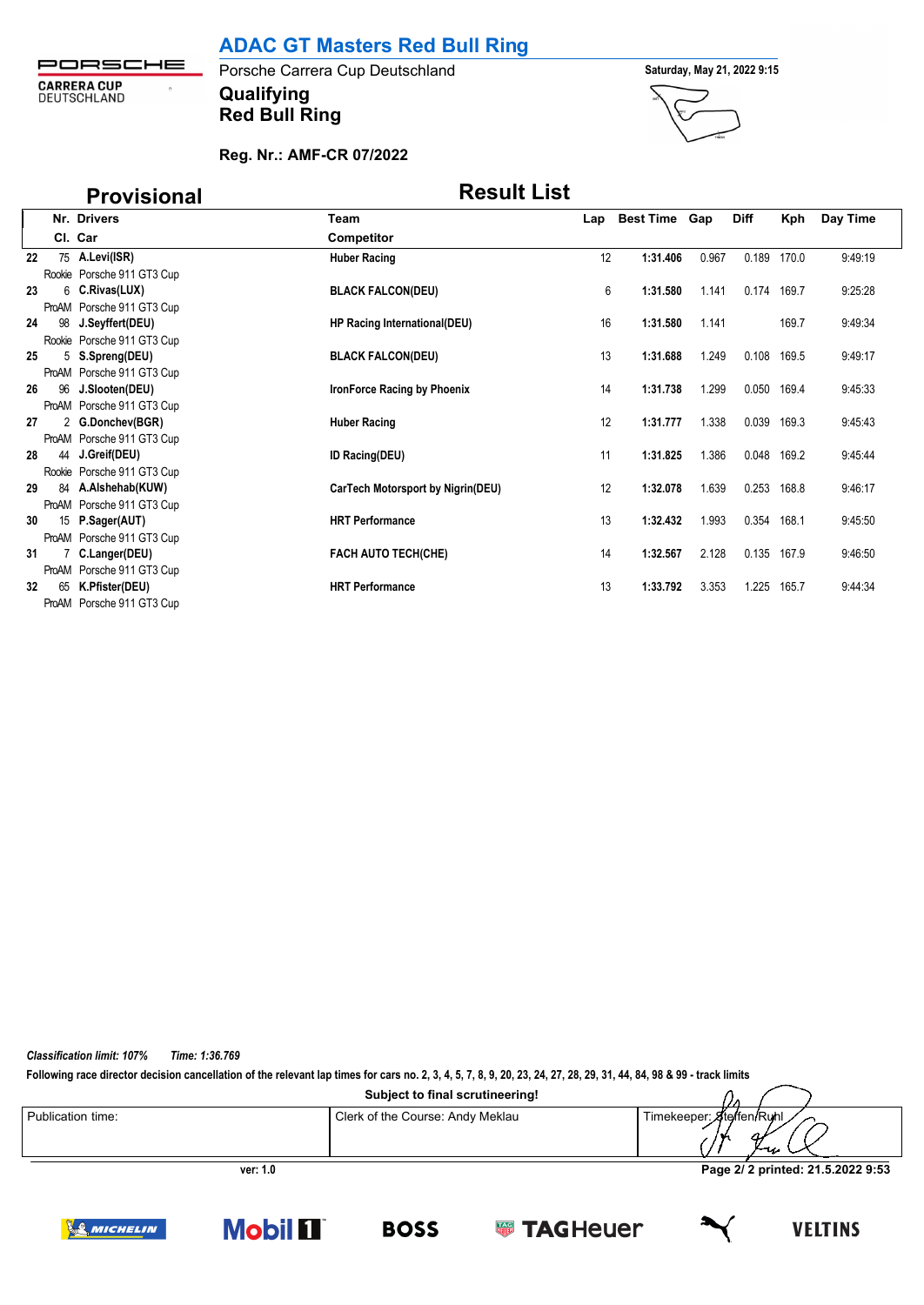PORSCHE **CARRERA CUP**<br>DEUTSCHLAND  $\ddot{\phantom{a}}$ 

# **Qualifying** Porsche Carrera Cup Deutschland **Saturday, May 21, 2022 9:15**

**Red Bull Ring**



### **Reg. Nr.: AMF-CR 07/2022**

|                |            | <b>Provisional</b>                                           |                       | <b>Class Result List</b>                 |                                                               |                  |     |                          |       |             |       |                    |
|----------------|------------|--------------------------------------------------------------|-----------------------|------------------------------------------|---------------------------------------------------------------|------------------|-----|--------------------------|-------|-------------|-------|--------------------|
|                |            | <b>Stewards / Race Management</b>                            |                       |                                          | <b>Weather Start/Finish</b>                                   |                  |     | <b>Track Information</b> |       |             |       |                    |
| <b>STEWARD</b> |            |                                                              | <b>Thomas Ferrero</b> |                                          | <b>AIR</b>                                                    | $16.9^{\circ}$ C |     | <b>GREEN FLAG</b>        |       |             |       | 09:15:00           |
| <b>STEWARD</b> |            |                                                              | <b>Tobias Amann</b>   |                                          | <b>TRACK</b>                                                  | $20.2^{\circ}$ C |     | <b>CHEQUERED FLAG</b>    |       |             |       | 09:50:00           |
| <b>STEWARD</b> |            |                                                              |                       |                                          | <b>CONDITIONS</b>                                             | Dry              |     | <b>SAFETY CAR PHASE</b>  |       |             |       | 0                  |
|                |            | <b>RACE DIRECTOR</b>                                         | Luca Stegner          |                                          | 945 hPa<br><b>PRESSURE</b><br><b>FULL COURSE YELLOW PHASE</b> |                  |     |                          |       | $\mathbf 0$ |       |                    |
|                |            | <b>CLERK OF THE COURSE</b>                                   | Andy Meklau           |                                          | <b>AIR</b>                                                    | $16.9^{\circ}$ C |     | <b>TRACK NAME</b>        |       |             |       | Red Bull Ring      |
|                |            | <b>TECHNICAL DELEGATE</b>                                    |                       |                                          | <b>TRACK</b>                                                  | 25.4°C           |     | <b>TRACK LENGTH</b>      |       |             |       | 4318m              |
|                |            | <b>CHIEF TIMEKEEPER</b>                                      | Steffen Ruhl          |                                          | <b>CONDITIONS</b>                                             | Dry              |     | <b>TURN COUNT</b>        |       |             |       | 10                 |
|                |            |                                                              |                       | <b>PRESSURE</b>                          | 945 hPa                                                       |                  |     |                          |       |             |       |                    |
|                |            |                                                              |                       |                                          |                                                               |                  |     | <b>FASTEST LAP:</b>      |       |             |       | #4. LHA - 1:30.439 |
|                |            | STARTED: 32 CLASSIFIED: 32 NOT CLASSIFIED: 0 DISQUALIFIED: 0 |                       |                                          |                                                               |                  |     |                          |       |             |       |                    |
|                |            | Nr. Drivers                                                  |                       | Team                                     |                                                               |                  | Lap | <b>Best Time Gap</b>     |       | <b>Diff</b> | Kph   | Day Time           |
|                |            | Car                                                          |                       | Competitor                               |                                                               |                  |     |                          |       |             |       |                    |
|                |            | <b>CLASS: ProAM</b>                                          |                       |                                          |                                                               |                  |     |                          |       |             |       |                    |
|                | Started: 8 |                                                              | <b>Classified: 8</b>  | Not Classified: 0                        |                                                               |                  |     |                          |       |             |       |                    |
| 1              |            | 6 C.Rivas(LUX)                                               |                       | <b>BLACK FALCON(DEU)</b>                 |                                                               |                  | 6   | 1:31.580                 |       |             | 169.7 | 9:25:28            |
|                |            | Porsche 911 GT3 Cup                                          |                       |                                          |                                                               |                  |     |                          |       |             |       |                    |
| $\mathbf{2}$   |            | 5 S.Spreng(DEU)                                              |                       | <b>BLACK FALCON(DEU)</b>                 |                                                               |                  | 13  | 1:31.688                 | 0.108 | 0.108       | 169.5 | 9:49:17            |
|                |            | Porsche 911 GT3 Cup                                          |                       |                                          |                                                               |                  |     |                          |       |             |       |                    |
| 3              | 96         | J.Slooten(DEU)                                               |                       |                                          | IronForce Racing by Phoenix                                   |                  | 14  | 1:31.738                 | 0.158 | 0.050 169.4 |       | 9:45:33            |
|                |            | Porsche 911 GT3 Cup                                          |                       |                                          |                                                               |                  |     |                          |       |             |       |                    |
| 4              |            | 2 G.Donchev(BGR)                                             |                       | <b>Huber Racing</b>                      |                                                               |                  | 12  | 1:31.777                 | 0.197 | 0.039 169.3 |       | 9:45:43            |
|                |            | Porsche 911 GT3 Cup                                          |                       |                                          |                                                               |                  |     |                          |       |             |       |                    |
| 5              |            | 84 A.Alshehab(KUW)                                           |                       | <b>CarTech Motorsport by Nigrin(DEU)</b> |                                                               |                  | 12  | 1:32.078                 | 0.498 | 0.301 168.8 |       | 9:46:17            |
|                |            | Porsche 911 GT3 Cup                                          |                       |                                          |                                                               |                  |     |                          |       |             |       |                    |
| 6              |            | 15 P.Sager(AUT)                                              |                       | <b>HRT Performance</b>                   |                                                               |                  | 13  | 1:32.432                 | 0.852 | 0.354       | 168.1 | 9:45:50            |
|                |            | Porsche 911 GT3 Cup                                          |                       |                                          |                                                               |                  |     |                          |       |             |       |                    |
| 7              |            | 7 C.Langer(DEU)                                              |                       |                                          | <b>FACH AUTO TECH(CHE)</b>                                    |                  | 14  | 1:32.567                 | 0.987 | 0.135 167.9 |       | 9:46:50            |
| 8              |            | Porsche 911 GT3 Cup<br>65 K.Pfister(DEU)                     |                       | <b>HRT Performance</b>                   |                                                               |                  | 13  | 1:33.792                 | 2.212 | 1.225 165.7 |       | 9:44:34            |
|                |            | Porsche 911 GT3 Cup                                          |                       |                                          |                                                               |                  |     |                          |       |             |       |                    |
|                |            |                                                              |                       |                                          |                                                               |                  |     |                          |       |             |       |                    |
|                |            | <b>Classification limit: 107%</b>                            | Time: 1:37.990        |                                          |                                                               |                  |     |                          |       |             |       |                    |
|                |            | <b>CLASS: Rookie</b>                                         |                       |                                          |                                                               |                  |     |                          |       |             |       |                    |
|                | Started: 8 |                                                              | <b>Classified: 8</b>  | <b>Not Classified: 0</b>                 |                                                               |                  |     |                          |       |             |       |                    |
| 1              |            | 29 H.van Eijndhoven(NLD)                                     |                       | <b>GP Elite</b>                          |                                                               |                  | 12  | 1:30.849                 |       |             | 171.1 | 9:48:31            |
|                |            | Porsche 911 GT3 Cup                                          |                       |                                          |                                                               |                  |     |                          |       |             |       |                    |
| $\mathbf{2}$   | 9          | L.Hanafin(GBR)                                               |                       |                                          | <b>FACH AUTO TECH(CHE)</b>                                    |                  | 11  | 1:30.875                 | 0.026 | 0.026 171.0 |       | 9:45:53            |
|                |            | Porsche 911 GT3 Cup                                          |                       |                                          | <b>FACH AUTO TECH(CHE)</b>                                    |                  |     |                          |       |             |       |                    |
| 3              |            | 8 A.Fach(CHE)<br>Porsche 911 GT3 Cup                         |                       |                                          |                                                               |                  | 12  | 1:31.007                 | 0.158 | 0.132 170.8 |       | 9:47:23            |
| 4              |            | 13 A.Tauscher(DEU)                                           |                       | Allied-Racing(DEU)                       |                                                               |                  | 11  | 1:31.208                 | 0.359 | 0.201 170.4 |       | 9:46:28            |
|                |            | Porsche 911 GT3 Cup                                          |                       |                                          |                                                               |                  |     |                          |       |             |       |                    |
| 5              |            | 31 S.Freymuth(DEU)                                           |                       | <b>HRT Performance</b>                   |                                                               |                  | 11  | 1:31.217                 | 0.368 | 0.009 170.4 |       | 9:45:31            |
|                |            | Porsche 911 GT3 Cup                                          |                       |                                          |                                                               |                  |     |                          |       |             |       |                    |
| 6              |            | 75 A.Levi(ISR)                                               |                       | <b>Huber Racing</b>                      |                                                               |                  | 12  | 1:31.406                 | 0.557 | 0.189 170.0 |       | 9:49:19            |
|                |            | Porsche 911 GT3 Cup                                          |                       |                                          |                                                               |                  |     |                          |       |             |       |                    |
| 7              | 98         | J.Seyffert(DEU)                                              |                       |                                          | HP Racing International(DEU)                                  |                  | 16  | 1:31.580                 | 0.731 | 0.174 169.7 |       | 9:49:34            |
|                |            | Porsche 911 GT3 Cup                                          |                       |                                          |                                                               |                  |     |                          |       |             |       |                    |
| 8              | 44         | <b>J.Greif(DEU)</b>                                          |                       | ID Racing(DEU)                           |                                                               |                  | 11  | 1:31.825                 | 0.976 | 0.245 169.2 |       | 9:45:44            |
|                |            | Porsche 911 GT3 Cup                                          |                       |                                          |                                                               |                  |     |                          |       |             |       |                    |

*Classification limit: 107% Time: 1:37.208*

**Following race director decision cancellation of the relevant lap times for cars no. 2, 3, 4, 5, 7, 8, 9, 20, 23, 24, 27, 28, 29, 31, 44, 84, 98 & 99 - track limits**

**Subject to final scrutineering!**

**ver: 1.0 Page 1/ 2 printed: 21.5.2022 9:53**







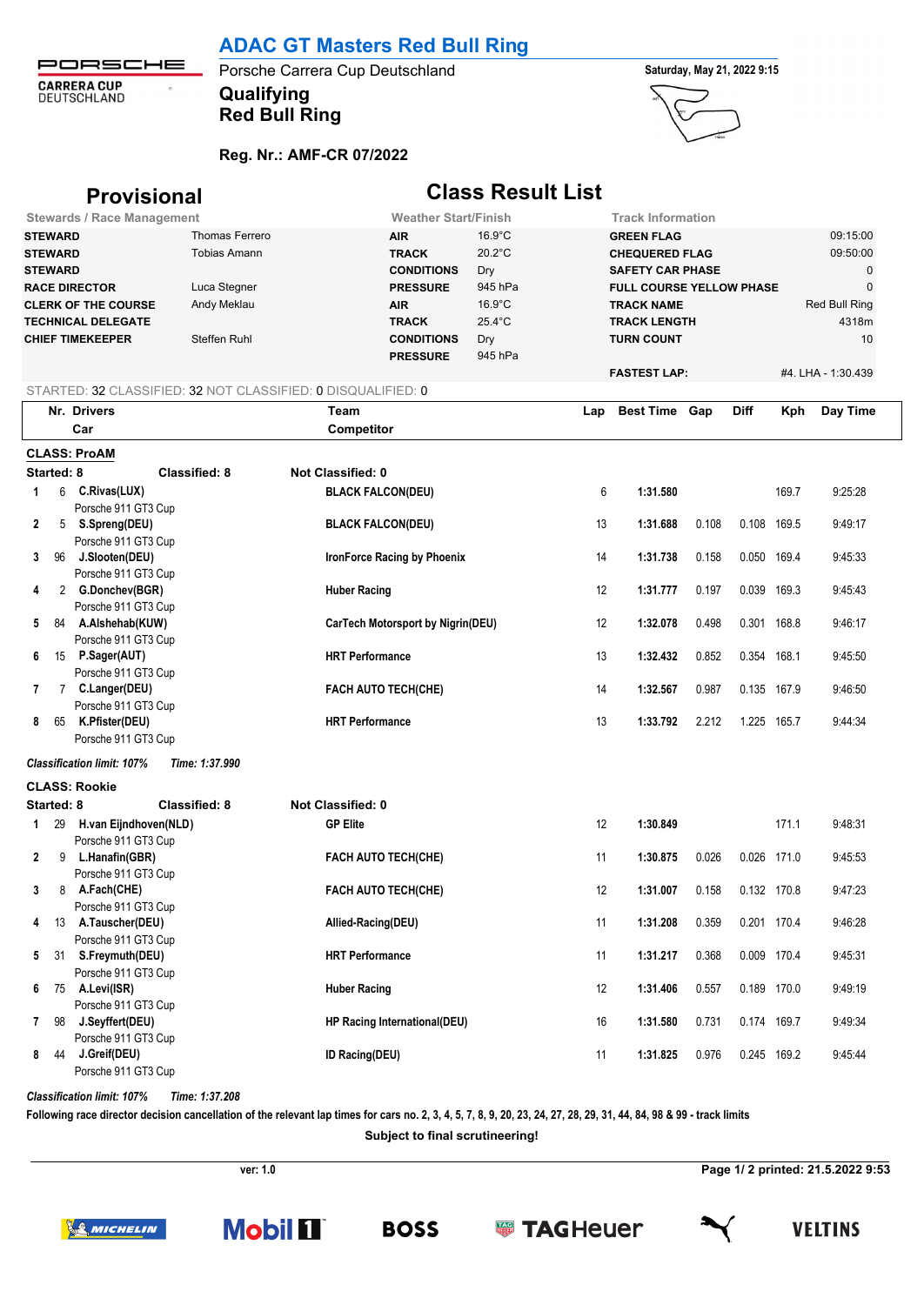|                                                                  | <b>ADAC GT Masters Red Bull Ring</b>                           |                                                               |
|------------------------------------------------------------------|----------------------------------------------------------------|---------------------------------------------------------------|
| <b>JRSCHE</b>                                                    | Porsche Carrera Cup Deutschland                                | Saturday, May 21, 2022 9:15                                   |
| <b>CARRERA CUP</b><br>$\ddot{\phantom{1}}$<br><b>DEUTSCHLAND</b> | Qualifying<br><b>Red Bull Ring</b><br>Reg. Nr.: AMF-CR 07/2022 |                                                               |
| <b>Provisional</b>                                               | <b>Class Result List</b>                                       |                                                               |
| Nr. Drivers                                                      | Team                                                           | Day Time<br><b>Diff</b><br><b>Best Time Gap</b><br>Kph<br>Lap |
| Car                                                              | <b>Competitor</b>                                              |                                                               |

|                   |                                  | i I M                             |
|-------------------|----------------------------------|-----------------------------------|
| Publication time: | Clerk of the Course: Andy Meklau | Timekeeper: Steffen/Ruhl<br>ررس   |
| ver: 1.0          |                                  | Page 2/ 2 printed: 21.5.2022 9:53 |

**VELTINS** 







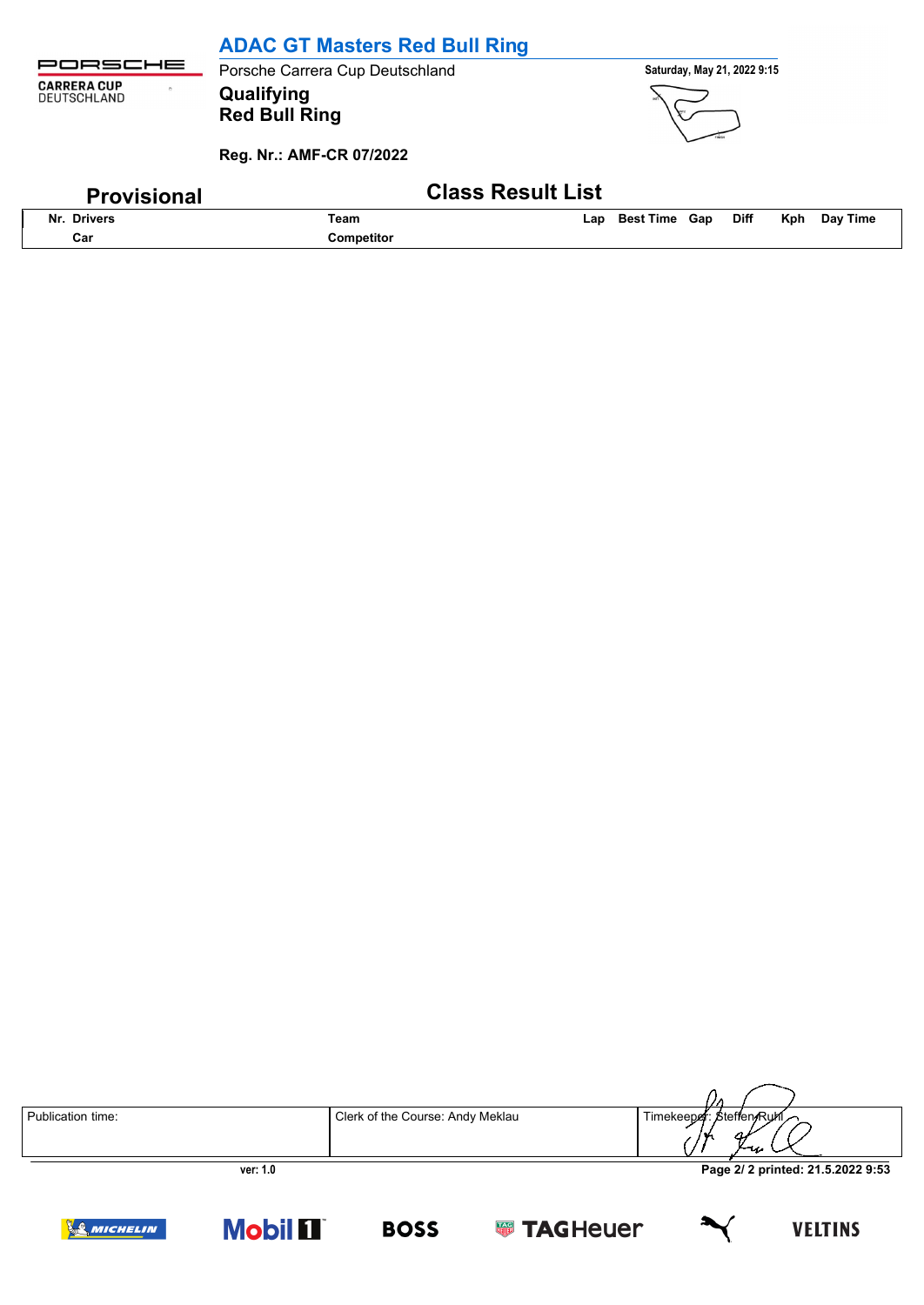PORSCHE **CARRERA CUP**<br>DEUTSCHLAND  $\hat{\sigma}$ 

## **Qualifying 2nd Best Porsche Carrera Cup Deutschland <b>Saturday**, May 21, 2022 9:15 **Red Bull Ring**

### **Reg. Nr.: AMF-CR 07/2022**



## **Provisional Result List**

| <b>Stewards / Race Management</b> |                | <b>Weather Start/Finish</b> |                  | <b>Track Information</b>        |                    |
|-----------------------------------|----------------|-----------------------------|------------------|---------------------------------|--------------------|
| <b>STEWARD</b>                    | Thomas Ferrero | <b>AIR</b>                  | $16.9^{\circ}$ C | <b>GREEN FLAG</b>               | 09:15:00           |
| <b>STEWARD</b>                    | Tobias Amann   | <b>TRACK</b>                | $20.2^{\circ}$ C | <b>CHEQUERED FLAG</b>           | 09:50:00           |
| <b>STEWARD</b>                    |                | <b>CONDITIONS</b>           | Dry              | <b>SAFETY CAR PHASE</b>         |                    |
| <b>RACE DIRECTOR</b>              | Luca Stegner   | <b>PRESSURE</b>             | 945 hPa          | <b>FULL COURSE YELLOW PHASE</b> |                    |
| <b>CLERK OF THE COURSE</b>        | Andy Meklau    | <b>AIR</b>                  | $16.9^{\circ}$ C | <b>TRACK NAME</b>               | Red Bull Ring      |
| <b>TECHNICAL DELEGATE</b>         |                | <b>TRACK</b>                | 25.4°C           | <b>TRACK LENGTH</b>             | 4318m              |
| <b>CHIEF TIMEKEEPER</b>           | Steffen Ruhl   | <b>CONDITIONS</b>           | Dry              | <b>TURN COUNT</b>               | 10                 |
|                                   |                | <b>PRESSURE</b>             | 945 hPa          |                                 |                    |
|                                   |                |                             |                  | <b>FASTEST LAP:</b>             | #4. LHA - 1:30.439 |

### STARTED: 32 CLASSIFIED: 32 NOT CLASSIFIED: 0 DISQUALIFIED: 0

|                         | Nr. Drivers                | Team                                | Lap | <b>Best Time Gap</b> |       | <b>Diff</b> | Kph   | Day Time |
|-------------------------|----------------------------|-------------------------------------|-----|----------------------|-------|-------------|-------|----------|
|                         | Cl. Car                    | Competitor                          |     |                      |       |             |       |          |
| $\overline{1}$          | 14 M.Schuring(NLD)         | <b>SSR Huber Racing</b>             | 11  | 1:30.555             |       |             | 171.6 | 9:45:39  |
|                         | Porsche 911 GT3 Cup        |                                     |     |                      |       |             |       |          |
| 2                       | 3 L.Heinrich(DEU)          | <b>SSR Huber Racing</b>             | 12  | 1:30.691             | 0.136 | 0.136 171.4 |       | 9:45:59  |
|                         | Porsche 911 GT3 Cup        |                                     |     |                      |       |             |       |          |
| 3                       | 94 D.Pereira(LUX)          | IronForce Racing by Phoenix         | 5   | 1:30.749             | 0.194 | 0.058 171.2 |       | 9:23:30  |
|                         | Porsche 911 GT3 Cup        |                                     |     |                      |       |             |       |          |
| 4                       | 25 L.ten Voorde(NLD)       | Team GP Elite(NLD)                  | 4   | 1:30.759             | 0.204 | 0.010 171.2 |       | 9:21:53  |
|                         | Porsche 911 GT3 Cup        |                                     |     |                      |       |             |       |          |
| 5                       | 92 M.Ammermüller(DEU)      | <b>SSR Huber Racing</b>             | 15  | 1:30.775             | 0.220 | 0.016 171.2 |       | 9:49:13  |
|                         | Porsche 911 GT3 Cup        |                                     |     |                      |       |             |       |          |
| 6                       | 29 H.van Eijndhoven(NLD)   | <b>GP Elite</b>                     | 11  | 1:30.853             | 0.298 | 0.078 171.0 |       | 9:47:00  |
|                         | Rookie Porsche 911 GT3 Cup |                                     |     |                      |       |             |       |          |
| $\overline{\mathbf{r}}$ | 99 B.Buus(DNK)             | Allied-Racing(DEU)                  | 10  | 1:30.860             | 0.305 | 0.007 171.0 |       | 9:43:25  |
|                         | Porsche 911 GT3 Cup        |                                     |     |                      |       |             |       |          |
| 8                       | 57 R.van Buren(NLD)        | <b>Huber Racing</b>                 | 12  | 1:30.890             | 0.335 | 0.030 171.0 |       | 9:45:57  |
|                         | Porsche 911 GT3 Cup        |                                     |     |                      |       |             |       |          |
| 9                       | 9 L.Hanafin(GBR)           | <b>FACH AUTO TECH(CHE)</b>          | 12  | 1:30.902             | 0.347 | 0.012 171.0 |       | 9:47:24  |
|                         | Rookie Porsche 911 GT3 Cup |                                     |     |                      |       |             |       |          |
| 10                      | 26 J.van Kuijk(NLD)        | Team GP Elite(NLD)                  | 13  | 1:30.911             | 0.356 | 0.009 170.9 |       | 9:49:24  |
|                         | Porsche 911 GT3 Cup        |                                     |     |                      |       |             |       |          |
| 11                      | 28 L.Groeneveld(NLD)       | <b>GP Elite</b>                     | 13  | 1:30.920             | 0.365 | 0.009 170.9 |       | 9:50:56  |
|                         | Porsche 911 GT3 Cup        |                                     |     |                      |       |             |       |          |
| 12                      | 24 M.van Splunteren(NLD)   | Team GP Elite(NLD)                  | 11  | 1:30.953             | 0.398 | 0.033 170.9 |       | 9:49:23  |
|                         | Porsche 911 GT3 Cup        |                                     |     |                      |       |             |       |          |
| 13                      | 4 L.Hartog(NLD)            | <b>BLACK FALCON(DEU)</b>            | 4   | 1:31.078             | 0.523 | 0.125 170.6 |       | 9:21:33  |
|                         | Porsche 911 GT3 Cup        |                                     |     |                      |       |             |       |          |
| 14                      | 8 A.Fach(CHE)              | FACH AUTO TECH(CHE)                 | 14  | 1:31.102             | 0.547 | 0.024 170.6 |       | 9:50:25  |
|                         | Rookie Porsche 911 GT3 Cup |                                     |     |                      |       |             |       |          |
| 15                      | 95 R.Wagner(DEU)           | IronForce Racing by Phoenix         | 14  | 1:31.110             | 0.555 | 0.008 170.6 |       | 9:48:09  |
|                         | Porsche 911 GT3 Cup        |                                     |     |                      |       |             |       |          |
| 16                      | 40 J.Honkavuori(FIN)       | <b>ID Racing(DEU)</b>               | 13  | 1:31.133             | 0.578 | 0.023 170.5 |       | 9:45:07  |
|                         | Porsche 911 GT3 Cup        |                                     |     |                      |       |             |       |          |
| 17                      | 23 L.Ertl(DEU)             | CarTech Motorsport by Nigrin(DEU)   | 10  | 1:31.162             | 0.607 | 0.029 170.5 |       | 9:43:37  |
|                         | Porsche 911 GT3 Cup        |                                     |     |                      |       |             |       |          |
| 18                      | 13 A.Tauscher(DEU)         | Allied-Racing(DEU)                  | 10  | 1:31.210             | 0.655 | 0.048 170.4 |       | 9:44:57  |
|                         | Rookie Porsche 911 GT3 Cup |                                     |     |                      |       |             |       |          |
| 19                      | 31 S.Freymuth(DEU)         | <b>HRT</b> Performance              | 13  | 1:31.233             | 0.678 | 0.023 170.3 |       | 9:48:33  |
|                         | Rookie Porsche 911 GT3 Cup |                                     |     |                      |       |             |       |          |
| 20                      | 20 H.Proczyk(AUT)          | <b>HP Racing International(DEU)</b> | 12  | 1:31.314             | 0.759 | 0.081 170.2 |       | 9:44:44  |
|                         | Porsche 911 GT3 Cup        |                                     |     |                      |       |             |       |          |
| 21                      | 27 D.van Kuijk(NLD)        | <b>GP Elite</b>                     | 12  | 1:31.328             | 0.773 | 0.014 170.2 |       | 9:50:16  |
|                         | Porsche 911 GT3 Cup        |                                     |     |                      |       |             |       |          |

**ver: 1.0 Page 1/ 2 printed: 21.5.2022 9:54**

**SO MICHELIN** 



**BOSS** 

**Sold TAGHeuer** 



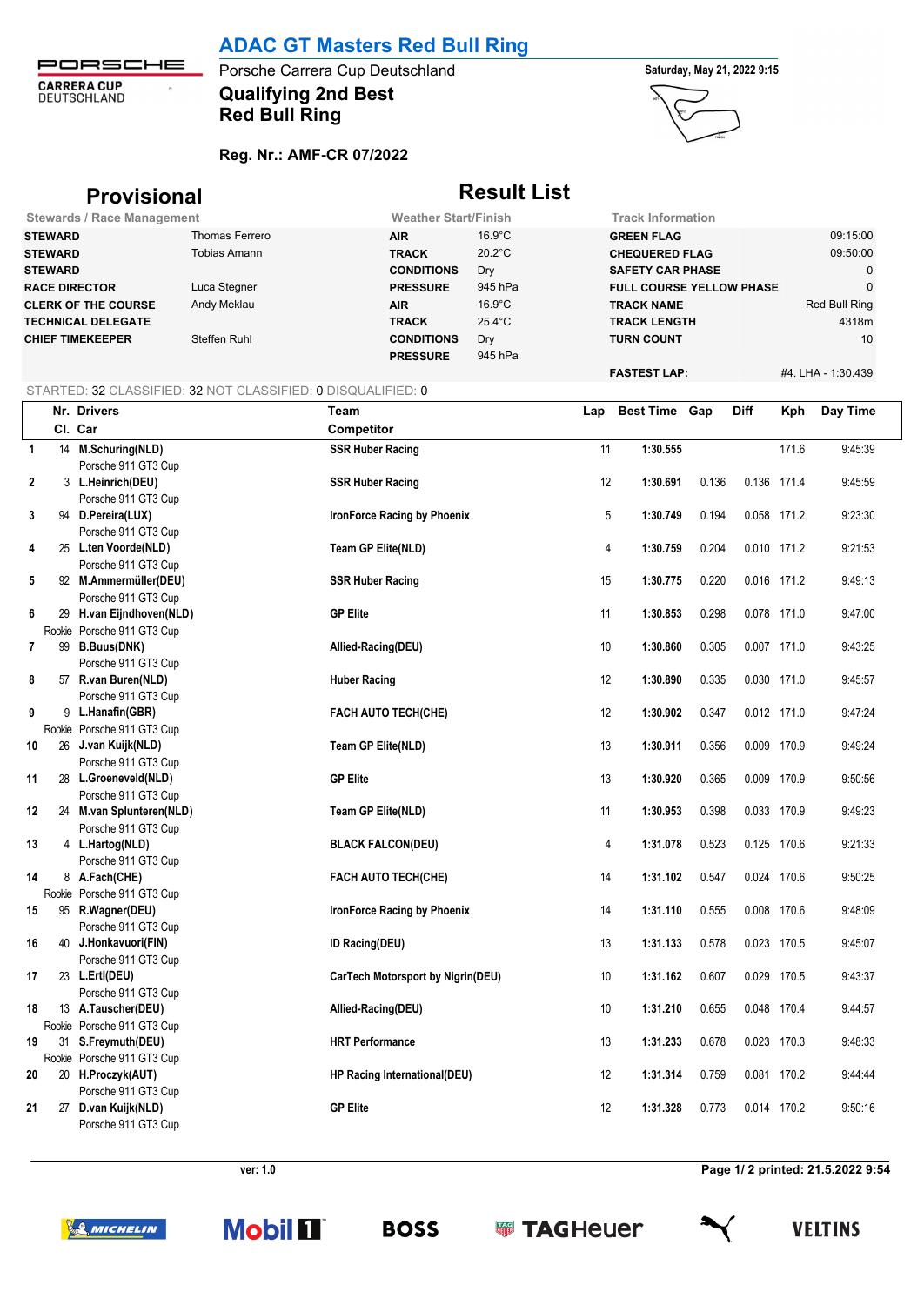

**Qualifying 2nd Best** Porsche Carrera Cup Deutschland **Saturday, May 21, 2022 9:15 Red Bull Ring**



### **Reg. Nr.: AMF-CR 07/2022**

|    |    | <b>Provisional</b>         | <b>Result List</b>                |     |                      |       |             |             |          |  |
|----|----|----------------------------|-----------------------------------|-----|----------------------|-------|-------------|-------------|----------|--|
|    |    | Nr. Drivers                | Team                              | Lap | <b>Best Time Gap</b> |       | <b>Diff</b> | Kph         | Day Time |  |
|    |    | Cl. Car                    | <b>Competitor</b>                 |     |                      |       |             |             |          |  |
| 22 |    | 75 A.Levi(ISR)             | <b>Huber Racing</b>               | 10  | 1:31.460             | 0.905 | 0.132       | 169.9       | 9:46:13  |  |
|    |    | Rookie Porsche 911 GT3 Cup |                                   |     |                      |       |             |             |          |  |
| 23 |    | 98 J.Seyffert(DEU)         | HP Racing International(DEU)      | 15  | 1:31.613             | 1.058 | 0.153       | 169.6       | 9:48:03  |  |
|    |    | Rookie Porsche 911 GT3 Cup |                                   |     |                      |       |             |             |          |  |
| 24 |    | 6 C.Rivas(LUX)             | <b>BLACK FALCON(DEU)</b>          | 13  | 1:31.637             | 1.082 | 0.024       | 169.6       | 9:43:40  |  |
|    |    | ProAM Porsche 911 GT3 Cup  |                                   |     |                      |       |             |             |          |  |
| 25 |    | 5 S.Spreng(DEU)            | <b>BLACK FALCON(DEU)</b>          | 14  | 1:31.794             | 1.239 | 0.157       | 169.3       | 9:50:49  |  |
|    |    | ProAM Porsche 911 GT3 Cup  |                                   |     |                      |       |             |             |          |  |
| 26 |    | 44 J.Greif(DEU)            | <b>ID Racing(DEU)</b>             | 14  | 1:31.924             | 1.369 | 0.130       | 169.1       | 9:50:21  |  |
|    |    | Rookie Porsche 911 GT3 Cup |                                   |     |                      |       |             |             |          |  |
| 27 |    | 96 J.Slooten(DEU)          | IronForce Racing by Phoenix       | 13  | 1:32.044             | 1.489 | 0.120       | 168.8       | 9:44:02  |  |
|    |    | ProAM Porsche 911 GT3 Cup  |                                   |     |                      |       |             |             |          |  |
| 28 |    | 2 G.Donchev(BGR)           | <b>Huber Racing</b>               | 14  | 1:32.214             | 1.659 | 0.170       | 168.5       | 9:48:47  |  |
|    |    | ProAM Porsche 911 GT3 Cup  |                                   |     |                      |       |             |             |          |  |
| 29 |    | 84 A.Alshehab(KUW)         | CarTech Motorsport by Nigrin(DEU) | 6   | 1:32.220             | 1.665 | 0.006       | 168.5       | 9:28:40  |  |
|    |    | ProAM Porsche 911 GT3 Cup  |                                   |     |                      |       |             |             |          |  |
| 30 |    | 15 P.Sager(AUT)            | <b>HRT Performance</b>            | 14  | 1:32.547             | 1.992 | 0.327       | 167.9       | 9:47:22  |  |
|    |    | ProAM Porsche 911 GT3 Cup  |                                   |     |                      |       |             |             |          |  |
| 31 |    | 7 C.Langer(DEU)            | <b>FACH AUTO TECH(CHE)</b>        | 11  | 1:32.859             | 2.304 |             | 0.312 167.4 | 9:42:12  |  |
|    |    | ProAM Porsche 911 GT3 Cup  |                                   |     |                      |       |             |             |          |  |
| 32 | 65 | K.Pfister(DEU)             | <b>HRT Performance</b>            | 11  | 1:33.965             | 3.410 | 1.106       | 165.4       | 9.41:20  |  |
|    |    | ProAM Porsche 911 GT3 Cup  |                                   |     |                      |       |             |             |          |  |

*Classification limit: 107% Time: 1:36.893*

**Subject to final scrutineering!**

**BOSS** 



**SUPPER TAGHEUER** 

**VELTINS** 



**Mobil 1**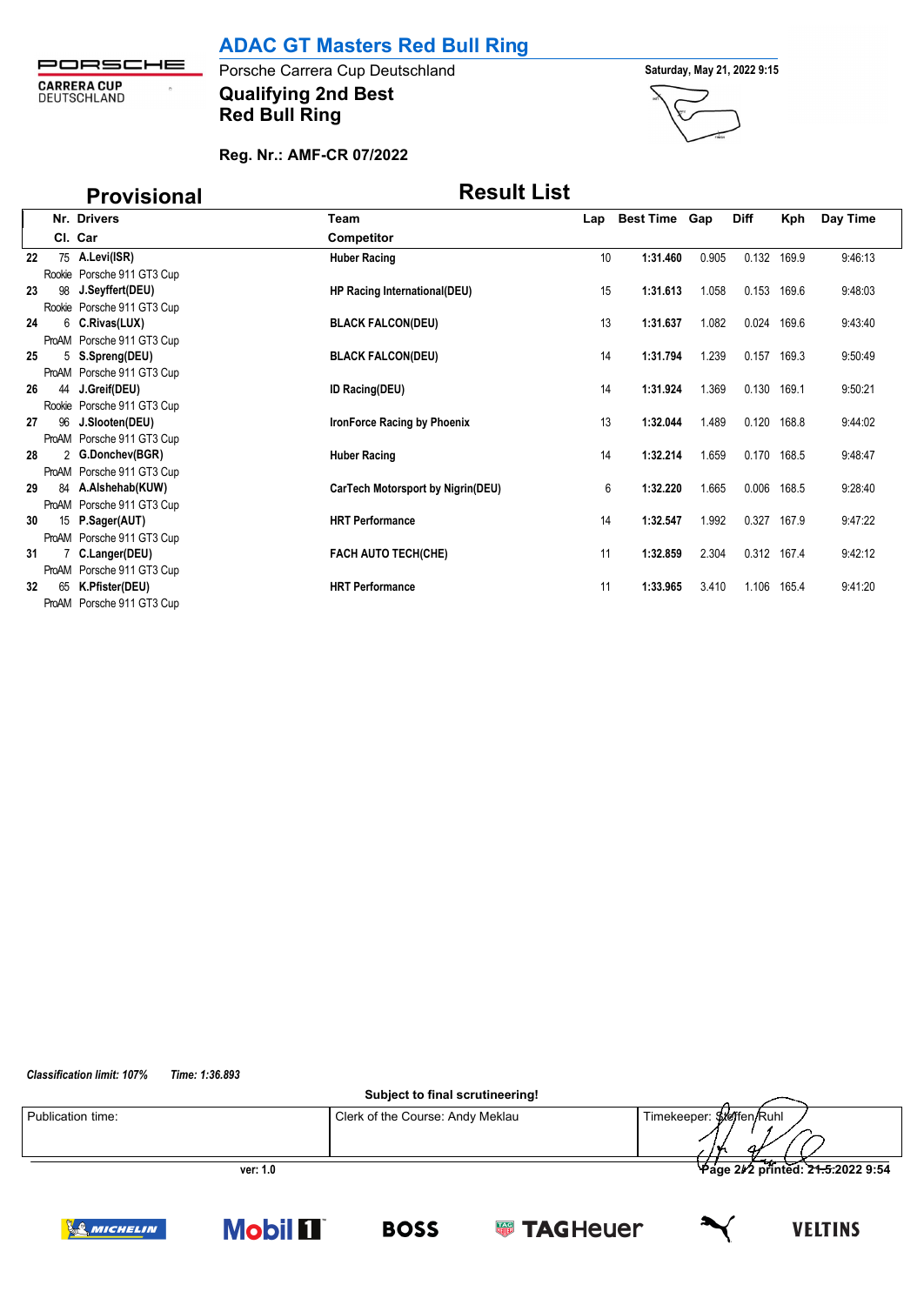PORSCHE **CARRERA CUP**<br>DEUTSCHLAND  $\hat{\sigma}$ 

## **Qualifying 2nd Best** Porsche Carrera Cup Deutschland **Saturday, May 21, 2022 9:15 Red Bull Ring**



## **Reg. Nr.: AMF-CR 07/2022**

|                                                                                                                                                                                                               | <b>Provisional</b>                                           |                      | <b>Class Result List</b>          |                                                                                                                                                                                          |                |     |                                                                                                                                                      |       |             |       |                                                                    |
|---------------------------------------------------------------------------------------------------------------------------------------------------------------------------------------------------------------|--------------------------------------------------------------|----------------------|-----------------------------------|------------------------------------------------------------------------------------------------------------------------------------------------------------------------------------------|----------------|-----|------------------------------------------------------------------------------------------------------------------------------------------------------|-------|-------------|-------|--------------------------------------------------------------------|
|                                                                                                                                                                                                               | <b>Stewards / Race Management</b>                            |                      |                                   | <b>Weather Start/Finish</b>                                                                                                                                                              |                |     | <b>Track Information</b>                                                                                                                             |       |             |       |                                                                    |
| Thomas Ferrero<br><b>STEWARD</b><br><b>Tobias Amann</b><br><b>STEWARD</b><br><b>STEWARD</b><br><b>RACE DIRECTOR</b><br>Luca Stegner<br>Andy Meklau<br><b>CLERK OF THE COURSE</b><br><b>TECHNICAL DELEGATE</b> |                                                              |                      |                                   | $16.9^{\circ}$ C<br><b>AIR</b><br>20.2°C<br><b>TRACK</b><br><b>CONDITIONS</b><br>Dry<br>945 hPa<br><b>PRESSURE</b><br>$16.9^{\circ}$ C<br><b>AIR</b><br>$25.4^{\circ}$ C<br><b>TRACK</b> |                |     | <b>GREEN FLAG</b><br><b>CHEQUERED FLAG</b><br><b>SAFETY CAR PHASE</b><br><b>FULL COURSE YELLOW PHASE</b><br><b>TRACK NAME</b><br><b>TRACK LENGTH</b> |       |             |       | 09:15:00<br>09:50:00<br>0<br>$\mathbf 0$<br>Red Bull Ring<br>4318m |
| <b>CHIEF TIMEKEEPER</b><br>Steffen Ruhl                                                                                                                                                                       |                                                              |                      |                                   | <b>CONDITIONS</b><br><b>PRESSURE</b>                                                                                                                                                     | Dry<br>945 hPa |     | <b>TURN COUNT</b><br><b>FASTEST LAP:</b>                                                                                                             |       |             |       | 10<br>#4. LHA - 1:30.439                                           |
|                                                                                                                                                                                                               | STARTED: 32 CLASSIFIED: 32 NOT CLASSIFIED: 0 DISQUALIFIED: 0 |                      |                                   |                                                                                                                                                                                          |                |     |                                                                                                                                                      |       |             |       |                                                                    |
|                                                                                                                                                                                                               | Nr. Drivers                                                  |                      | Team                              |                                                                                                                                                                                          |                | Lap | <b>Best Time Gap</b>                                                                                                                                 |       | <b>Diff</b> | Kph   | Day Time                                                           |
|                                                                                                                                                                                                               | Car                                                          |                      | Competitor                        |                                                                                                                                                                                          |                |     |                                                                                                                                                      |       |             |       |                                                                    |
|                                                                                                                                                                                                               | <b>CLASS: ProAM</b>                                          |                      |                                   |                                                                                                                                                                                          |                |     |                                                                                                                                                      |       |             |       |                                                                    |
| Started: 8                                                                                                                                                                                                    |                                                              | <b>Classified: 8</b> | Not Classified: 0                 |                                                                                                                                                                                          |                |     |                                                                                                                                                      |       |             |       |                                                                    |
| 1                                                                                                                                                                                                             | 6 C.Rivas(LUX)<br>Porsche 911 GT3 Cup                        |                      | <b>BLACK FALCON(DEU)</b>          |                                                                                                                                                                                          |                | 13  | 1:31.637                                                                                                                                             |       |             | 169.6 | 9:43:40                                                            |
| 2                                                                                                                                                                                                             | 5 S.Spreng(DEU)<br>Porsche 911 GT3 Cup                       |                      | <b>BLACK FALCON(DEU)</b>          |                                                                                                                                                                                          |                | 14  | 1:31.794                                                                                                                                             | 0.157 | 0.157 169.3 |       | 9:50:49                                                            |
| 3                                                                                                                                                                                                             | 96 J.Slooten(DEU)<br>Porsche 911 GT3 Cup                     |                      |                                   | IronForce Racing by Phoenix                                                                                                                                                              |                | 13  | 1:32.044                                                                                                                                             | 0.407 | 0.250 168.8 |       | 9:44:02                                                            |
| 4                                                                                                                                                                                                             | 2 G.Donchev(BGR)<br>Porsche 911 GT3 Cup                      |                      | <b>Huber Racing</b>               |                                                                                                                                                                                          |                | 14  | 1:32.214                                                                                                                                             | 0.577 | 0.170 168.5 |       | 9:48:47                                                            |
| 5                                                                                                                                                                                                             | 84 A.Alshehab(KUW)<br>Porsche 911 GT3 Cup                    |                      | CarTech Motorsport by Nigrin(DEU) |                                                                                                                                                                                          |                | 6   | 1:32.220                                                                                                                                             | 0.583 | 0.006 168.5 |       | 9:28:40                                                            |
| 6                                                                                                                                                                                                             | 15 P.Sager(AUT)<br>Porsche 911 GT3 Cup                       |                      | <b>HRT</b> Performance            |                                                                                                                                                                                          |                | 14  | 1:32.547                                                                                                                                             | 0.910 | 0.327 167.9 |       | 9:47:22                                                            |
| 7                                                                                                                                                                                                             | 7 C.Langer(DEU)<br>Porsche 911 GT3 Cup                       |                      |                                   | <b>FACH AUTO TECH(CHE)</b>                                                                                                                                                               |                | 11  | 1:32.859                                                                                                                                             | 1.222 | 0.312 167.4 |       | 9:42:12                                                            |
| 8                                                                                                                                                                                                             | 65 K. Pfister (DEU)<br>Porsche 911 GT3 Cup                   |                      | <b>HRT Performance</b>            |                                                                                                                                                                                          |                | 11  | 1:33.965                                                                                                                                             | 2.328 | 1.106 165.4 |       | 9:41:20                                                            |
|                                                                                                                                                                                                               | <b>Classification limit: 107%</b>                            | Time: 1:38.051       |                                   |                                                                                                                                                                                          |                |     |                                                                                                                                                      |       |             |       |                                                                    |
|                                                                                                                                                                                                               | <b>CLASS: Rookie</b>                                         |                      |                                   |                                                                                                                                                                                          |                |     |                                                                                                                                                      |       |             |       |                                                                    |
| Started: 8                                                                                                                                                                                                    |                                                              | <b>Classified: 8</b> | <b>Not Classified: 0</b>          |                                                                                                                                                                                          |                |     |                                                                                                                                                      |       |             |       |                                                                    |
| 29<br>$\mathbf{1}$                                                                                                                                                                                            | H.van Eijndhoven(NLD)<br>Porsche 911 GT3 Cup                 |                      | <b>GP Elite</b>                   |                                                                                                                                                                                          |                | 11  | 1:30.853                                                                                                                                             |       |             | 171.0 | 9:47:00                                                            |
| $\mathbf{2}$<br>9                                                                                                                                                                                             | L.Hanafin(GBR)<br>Porsche 911 GT3 Cup                        |                      |                                   | <b>FACH AUTO TECH(CHE)</b>                                                                                                                                                               |                | 12  | 1:30.902                                                                                                                                             | 0.049 | 0.049 171.0 |       | 9:47:24                                                            |
| 3<br>8                                                                                                                                                                                                        | A.Fach(CHE)<br>Porsche 911 GT3 Cup                           |                      |                                   | FACH AUTO TECH(CHE)                                                                                                                                                                      |                | 14  | 1:31.102                                                                                                                                             | 0.249 | 0.200 170.6 |       | 9:50:25                                                            |
| 4                                                                                                                                                                                                             | 13 A.Tauscher(DEU)<br>Porsche 911 GT3 Cup                    |                      | Allied-Racing(DEU)                |                                                                                                                                                                                          |                | 10  | 1:31.210                                                                                                                                             | 0.357 | 0.108 170.4 |       | 9:44:57                                                            |
| 5                                                                                                                                                                                                             | 31 S.Freymuth(DEU)<br>Porsche 911 GT3 Cup                    |                      | <b>HRT</b> Performance            |                                                                                                                                                                                          |                | 13  | 1:31.233                                                                                                                                             | 0.380 | 0.023 170.3 |       | 9:48:33                                                            |
| 6                                                                                                                                                                                                             | 75 A.Levi(ISR)<br>Porsche 911 GT3 Cup                        |                      | <b>Huber Racing</b>               |                                                                                                                                                                                          |                | 10  | 1:31.460                                                                                                                                             | 0.607 | 0.227 169.9 |       | 9:46:13                                                            |
| 7<br>98                                                                                                                                                                                                       | J.Seyffert(DEU)<br>Porsche 911 GT3 Cup                       |                      |                                   | HP Racing International(DEU)                                                                                                                                                             |                | 15  | 1:31.613                                                                                                                                             | 0.760 | 0.153 169.6 |       | 9:48:03                                                            |
| 8<br>44                                                                                                                                                                                                       | J.Greif(DEU)<br>Porsche 911 GT3 Cup                          |                      | ID Racing(DEU)                    |                                                                                                                                                                                          |                | 14  | 1:31.924                                                                                                                                             | 1.071 | 0.311 169.1 |       | 9:50:21                                                            |

**Subject to final scrutineering!**

**ver: 1.0 Page 1/ 2 printed: 21.5.2022 9:54**

**WE MICHELIN** 

*Classification limit: 107% Time: 1:37.212*



**BOSS** 





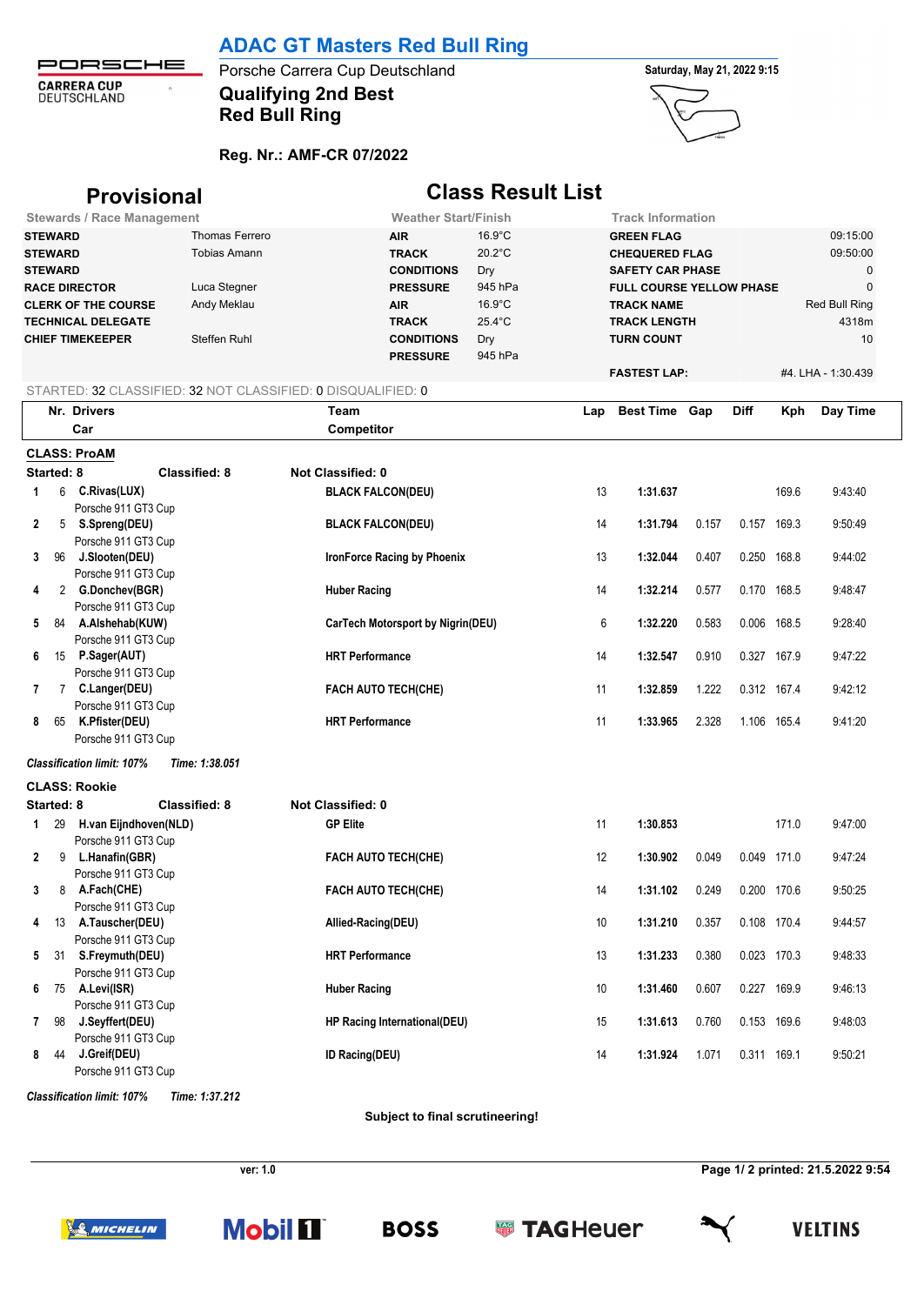|                                                              | <b>ADAC GT Masters Red Bull Ring</b>                                           |                                                        |
|--------------------------------------------------------------|--------------------------------------------------------------------------------|--------------------------------------------------------|
| JRSCHE                                                       | Porsche Carrera Cup Deutschland                                                | Saturday, May 21, 2022 9:15                            |
| <b>CARRERA CUP</b><br>$\sum_{i=1}^{n}$<br><b>DEUTSCHLAND</b> | <b>Qualifying 2nd Best</b><br><b>Red Bull Ring</b><br>Reg. Nr.: AMF-CR 07/2022 |                                                        |
|                                                              | <b>Class Result List</b>                                                       |                                                        |
| <b>Provisional</b>                                           |                                                                                |                                                        |
| Nr. Drivers                                                  | Team                                                                           | Day Time<br><b>Best Time Gap</b><br>Diff<br>Kph<br>Lap |
| Car                                                          | Competitor                                                                     |                                                        |

| Publication time: | Clerk of the Course: Andy Meklau | Timekeeper Steffen Ruhl<br>.                  |
|-------------------|----------------------------------|-----------------------------------------------|
| ver: 1.0          |                                  | Page <sup>2</sup> / 2 printed: 21.5.2022 9:54 |

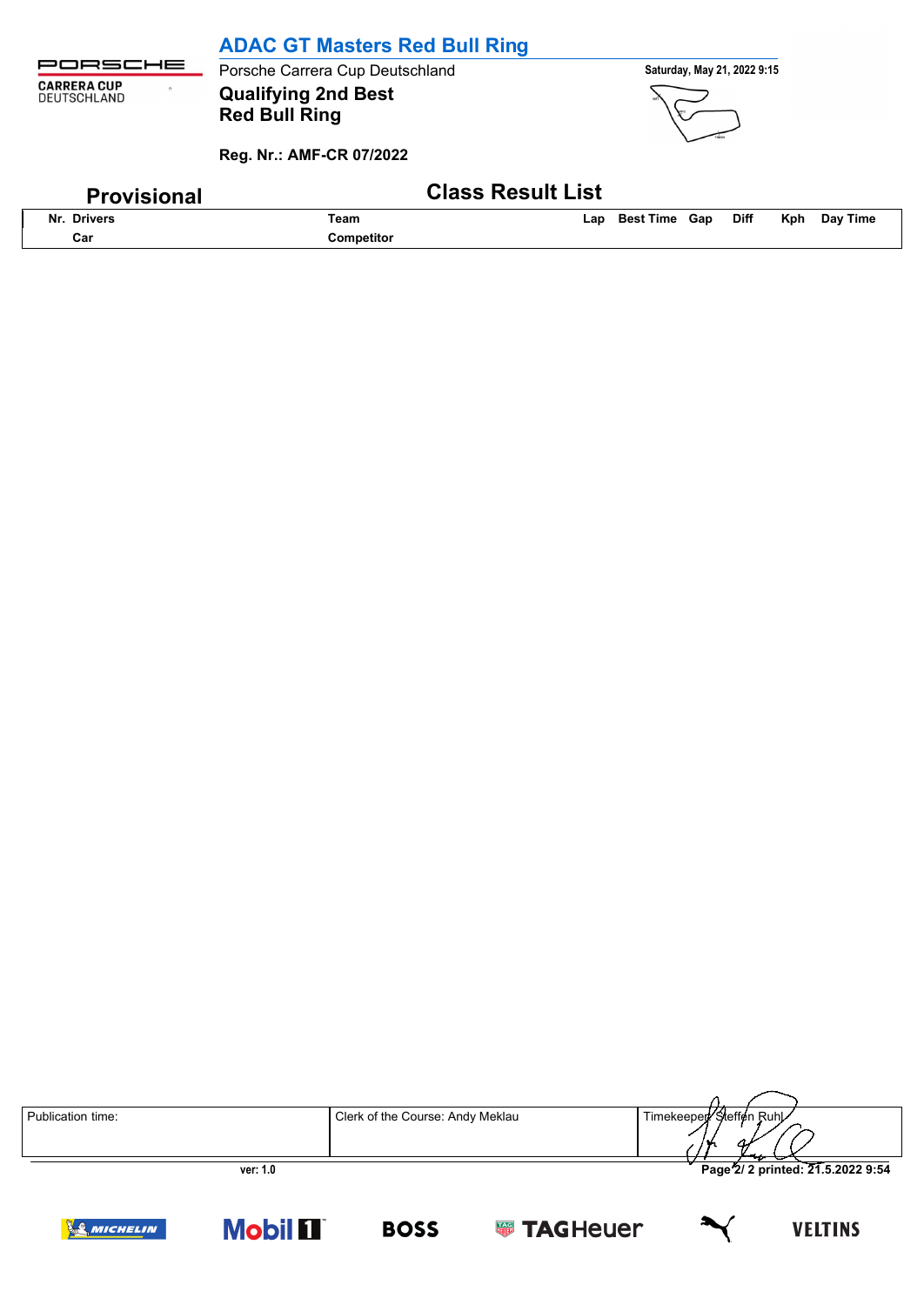

**Weather condition: Dry**

# **Porsche Carrera Cup Deutschland**



 $\overline{a}$ 

**CARRERA CUP** 

DEUTSCHLAND

**Sector List Qualifying**

**Provisional**

**Reg. Nr.: AMF-CR 07/2022**

**Saturday, May 21, 2022 09:15:00**

| $Lap$ $Id$ |          | Time     | SE <sub>1</sub>   | SP <sub>1</sub> | SE <sub>2</sub> | SP <sub>2</sub> | SE <sub>3</sub> | SP3 | <b>TSP</b> | Lap Id |          | Time      | SE <sub>1</sub> | SP <sub>1</sub> | SE <sub>2</sub>                | SP <sub>2</sub> | SE <sub>3</sub> | SP <sub>3</sub> | <b>TSP</b> |
|------------|----------|----------|-------------------|-----------------|-----------------|-----------------|-----------------|-----|------------|--------|----------|-----------|-----------------|-----------------|--------------------------------|-----------------|-----------------|-----------------|------------|
|            | 2        |          | Donchev, BGR(#1)  |                 |                 |                 |                 |     |            |        |          |           |                 |                 | theoretical besttime: 1:31.768 |                 |                 |                 |            |
|            | - 0      | 2:42.425 | 1:19.900          | 158             | 50.622          | 134             | 31.903          | 170 |            | 9      | - 0      | 1:40.180  | 23.071          | 237             | 41.065                         | 152             | 36.044          | 57              |            |
|            | - 0      | 1:40.831 | 25.398            | 210             | 44.419          | 146             | 31.014          | 203 |            | 10     |          | 10:28.474 | 9:04.340        | 143             | 49.254                         | 141             | 34.880          | 197             |            |
|            | 3 O      | 1:33.743 | 23.650            | 236             | 41.349          | 149             | 28.744          | 204 |            | 11     | 0        | 1:47.050  | 24.326          | 217             | 48.551                         | 119             | 34.173          | 204             |            |
| 4          |          | 1:32.866 | 23.513            | 237             | 40.856          | 152             | 28.497          | 204 |            | $+2$   | 0        | 1:32.591  | 23.322          | 236             | 40.942                         | 454             | 28.327          | -205            |            |
| 5.         |          | 1:33.079 | 23.217            | 237             | 41.231          | 150             | 28.631          | 205 |            | 12     | 0        | 1:31.777  | 22.982          | -238            | 40.526                         | 160             | 28.269 204      |                 |            |
| 6.         | $\Omega$ | 1:32.842 | 23.129            | 238             | 41.070          | 154             | 28.643          | 204 |            | 13     | $\Omega$ | 1:32.319  | 23.194          | 237             | 40.772                         | 156             | 28.353          | 204             |            |
|            | - റ      | 1:34.282 | 23.063            | 238             | 41.138          | 156             | 30.081          | 204 |            | 14     |          | 1:32.214  | 23.079          | 239             | 40.875                         | 157             | 28.260          | -205            |            |
| 8          | $\Omega$ | 1:32.551 | 23.101            | 238             | 41.006          | 155             | 28.444          | 205 |            | 15     | $\Omega$ | 1:32.313  | 23.037          | 239             | 40.713                         | 160             | 28.563          | 204             |            |
|            |          |          |                   |                 |                 |                 |                 |     |            |        |          |           |                 |                 |                                |                 |                 |                 |            |
|            | 3        |          | Heinrich, DEU(#1) |                 |                 |                 |                 |     |            |        |          |           |                 |                 | theoretical besttime: 1:30.573 |                 |                 |                 |            |
|            | 0        | 1:51.048 | 36.428            | 203             | 44.935          | 149             | 29.685          | 198 |            | 9      |          | 13:32.440 | 12:17.657       | 207             | 43.682                         | 150             | 31.101          | 198             |            |
|            | - 0      | 1:37.782 | 24.034            | 218             | 43.985          | 148             | 29.763          | 206 |            | 10     |          | 1:37.181  | 23.536          | 228             | 43.467                         | 125             | 30.178          | 207             |            |

|     | 1.91.192     | $-1.00 - 6.0$ | $\tau$ $\sigma$ | $100 - 100$   | $\mathbf{u}$ | .                           | LU.UUU LLU | TW. TWI<br>$\sim$ | $0.93110 - 0.001$ |
|-----|--------------|---------------|-----------------|---------------|--------------|-----------------------------|------------|-------------------|-------------------|
|     | 3 0 1:31.397 | 23.006 238    | 40.418 164      | 27.973 206    |              | $11 \quad 0 \quad 1:30.823$ | 22.848 238 | 40.194 167        | 27.781 206        |
|     | 4 0 1:30.963 | 22.853 239    | 40.259 167      | 27.851 206    |              | 12 0 1:30.691               | 22.786 240 | 40.096 167        | 27.809 206        |
|     | 5 0 1:30.919 | 22.773 239    | 40.231 166      | 27.915 207    |              | 13 0 1:30.573               | 22.726 240 | 40.082 167        | 27.765 205        |
|     | 6 0 1 30 909 | 22.764 239    | 40.324 164      | 27.821 206    | $44 \theta$  | 4:30.789                    | 22.754 240 | 40.108 166        | 27.927 205        |
|     | 7 0 1:35 946 | 25.179 144    | 41.921 154      | 28.846 207    |              | 14 0 1:43.558               | 24.413 205 | 42.129 147        | 37.016 56         |
| 8 O | 1:39.075     | 22.885 239    | 40.735 157      | 35.455<br>-58 |              |                             |            |                   |                   |

|          |          | Hartog, NLD(#1) |     |        |     |            |     |                 |          |           |            |       | theoretical besttime: 1:30.317 |     |            |      |  |
|----------|----------|-----------------|-----|--------|-----|------------|-----|-----------------|----------|-----------|------------|-------|--------------------------------|-----|------------|------|--|
| $\Omega$ | 1:51.262 | 36.924          | 199 | 44.816 | 150 | 29.522     | 198 | 9               |          | 12:50.545 | 11:18.597  | - 172 | 50.026                         | 141 | 41.922     | 101  |  |
| 20       | 1:38.811 | 24.091          | 203 | 44.449 | 141 | 30 271     | 207 | 10 O            |          | 1:55.734  | 29.667     | 179   | 54.504                         | 148 | 31.563     | -206 |  |
| 3 O      | 1:31.504 | 22.926 238      |     | 40.802 | 159 | 27 776 207 |     | $+4$            | $\theta$ | 1:31.285  | 22.908 239 |       | 40.339                         | 460 | 28.038     | 206  |  |
| 4 0      | 1:31.078 | 22.743 241      |     | 40.679 | 157 | 27.656 208 |     | $44 \theta$     |          | 4:30.456  | 22.700 241 |       | 40.171 160                     |     | 27.585     | -207 |  |
| 5 0      | 1:31.133 | 22 742 241      |     | 40.567 | 157 | 27.824 207 |     |                 | 0        | 1:30.439  | 22.566 241 |       | 40.095 159                     |     | 27.778 208 |      |  |
| 60       | 1:31.883 | 22 724          | 240 | 40.522 | 157 | 28.637     | 207 | 12 <sub>0</sub> |          | 1:31.166  | 22.574 244 |       | 40.564                         | 161 | 28.028 208 |      |  |
| $\Omega$ | 1:31.580 | 22.736          | 240 | 40.497 | 156 | 28.347     | 204 | $13\quadOmega$  |          | 1:47.522  | 22.788 240 |       | 42.162                         | 113 | 42.572     | 58   |  |
| 80       | 1:58.823 | 29.191          | 158 | 52.125 | 132 | 37.507     | 57  |                 |          |           |            |       |                                |     |            |      |  |

|            |           | Spreng, DEU(#1) |      |            |     |            |     |     |      |     |          |            |       | theoretical besttime: 1:31.565 |     |            |       |  |
|------------|-----------|-----------------|------|------------|-----|------------|-----|-----|------|-----|----------|------------|-------|--------------------------------|-----|------------|-------|--|
|            | 2:23.913  | 1:04.914        | 154  | 47.654     | 126 | 31.345 178 |     |     | 8.   | - 0 | 1:36.776 | 24.940 229 |       | 42.310                         | 158 | 29.526 203 |       |  |
| 20         | 1:44.069  | 25.302 209      |      | 43.002     | 150 | 35.765 203 |     |     | 9 O  |     | 1:32.657 | 23.226 238 |       | 40.869                         | 159 | 28.562     | -206  |  |
| 3 O        | 1:33.514  | 23.346 238      |      | 41.556     | 156 | 28.612 205 |     |     | 10 O |     | 1:31.863 | 23.068     | 239   | 40.614 163                     |     | 28.181     | - 206 |  |
| 4 0        | 1:32.826  | 23.202 238      |      | 41.191     | 161 | 28.433 204 |     | 11  |      | റ   | 1:41.666 | 22.913 239 |       | 50 437                         | 162 | 28.316 206 |       |  |
| 5 0        | 1:32.152  | 22.956 239      |      | 40.776 158 |     | 28.420 205 |     |     | 12 O |     | 1:32.145 | 23.088     | - 239 | 40.768                         | 161 | 28.289     | - 206 |  |
| 60         | 1:31.818  | 23.021          | -237 | 40.618 161 |     | 28.179 205 |     | 13. |      | 0   | 1:31.688 | 22.983     | 238   | 40.620                         | 160 | 28.085 206 |       |  |
| $7 \theta$ | 1:39.899  | 23.431 237      |      | 41.584     | 457 | 34.884     | 58  |     | 14 O |     | 1:31794  | 22.866     | 240   | 40.639                         | 164 | 28.289     | -204  |  |
|            | 12:51.769 | 11:31.810       | 180  | 47.139     | 104 | 32.820     | 158 |     |      |     |          |            |       |                                |     |            |       |  |

|     |          | Rivas, LUX(#1) |      |            |     |            |     |             |          |            |       |        |     | theoretical besttime: 1:31.490 |       |
|-----|----------|----------------|------|------------|-----|------------|-----|-------------|----------|------------|-------|--------|-----|--------------------------------|-------|
|     | 2:36.143 | 1.14404        | 179  | 49.632     | 132 | 32 107     | 173 | 9 O         | 1:36.194 | 24.162 203 |       | 43.167 | 158 | 28.865 203                     |       |
| 20  | 1:43.046 | 25.565 205     |      | 44.952     | 149 | 32.529 205 |     | 10 O        | 1:32.180 | 23.223 237 |       | 40.739 | 163 | 28.218 204                     |       |
| 30  | 1:32.509 | 23.137         | -239 | 40.916     | 162 | 28.456 204 |     | 11 O        | 1:31.864 | 23.050 239 |       | 40.687 | 163 | 28.127                         | - 205 |
| 4 0 | 1:31.939 | 22.933 240     |      | 40.872 162 |     | 28.134 207 |     | 12 O        | 1:31.973 | 23.194     | -238  | 40.643 | 163 | 28.136 207                     |       |
| 50  | 1:32.331 | 23.002 239     |      | 40.556 169 |     | 28.773 204 |     | 13 0        | 1:31.637 | 22.967     | -239  | 40.508 | 165 | 28.162 206                     |       |
| 60  | 1:31.580 | 22.962         | -238 | 40.480     | 165 | 28.138     | 206 | 14 O        | 1:31.674 | 22.993     | - 239 | 40.604 | 159 | 28.077                         | 206   |
| ി വ | 1:36.804 | 22 981         | 238  | 40.720     | 165 | 33.103     | 58  | 15 $\Omega$ | 1:44.134 | 23.099     | -239  | 43.438 | 139 | 37.597                         | 58    |
| 80  | 8:51.378 | 7:37.044       | 189  | 44.109     | 143 | 30.225     | 199 |             |          |            |       |        |     |                                |       |

|                |          | Langer, $DEU(\#1)$ |      |        |     |            |       |                   |          |            |       |        |     | theoretical besttime: 1:32.391 |       |
|----------------|----------|--------------------|------|--------|-----|------------|-------|-------------------|----------|------------|-------|--------|-----|--------------------------------|-------|
|                | 3:45.137 | 2.23456            | 168  | 49.862 | 121 | 31.819     | 198   | 8                 | 1:35.599 | 23.827     | - 220 | 42.572 | 156 | 29.200 202                     |       |
| 20             | 1:43.878 | 24.071             | -232 | 42.485 | 149 | 37.322     | - 201 | 9 O               | 1:33.024 | 23.394 237 |       | 40.967 | 163 | 28.663                         | - 201 |
| 3 0            | 1:39.175 | 23.871             | -210 | 46.185 | 152 | 29.119     | 203   | 10 O              | 1:32.971 | 23.290 238 |       | 41.183 | 157 | 28.498 205                     |       |
| 4 <del>0</del> | 1.34.746 | 23.316 236         |      | 41.219 | 453 | 30.211 202 |       | 11 O              | 1:32.859 | 23.096 238 |       | 41.000 | 157 | 28.763 204                     |       |
| 4 0            | 1:34.251 | 23.449             | 236  | 41.205 | 156 | 29.597     | 202   | 12 <sub>0</sub>   | 1:32.876 | 23.265 236 |       | 40.911 | 156 | 28.700 201                     |       |
| 5 0            | 1:33.140 | 23.393             | 236  | 41.029 | 160 | 28.718 204 |       | $13 \quad \Omega$ | 1:32.860 | 23.125 237 |       | 41.090 | 158 | 28.645 204                     |       |
| 60             | 1:33.008 | 23.187             | 236  | 40.945 | 156 | 28.876     | 203   | 14 O              | 1:32.567 | 23.122 239 |       | 41.061 | 158 | 28.384                         | -205  |
| $\theta$       | 1:42.464 | 24.900             | 225  | 41.891 | 450 | 35.673     | 57    | 150               | 1.44066  | 24.386 208 |       | 43.514 | 138 | 36.166                         | 57    |
| - 0            | 5:51.919 | 4:33.915           | 187  | 47.260 | 150 | 30.744     | 196   | 16                |          |            |       |        |     |                                |       |

**ver: 1.0**

**Page 1/ 6 printed: 21.5.2022 9:53**



**Mobil 1 BOSS** 



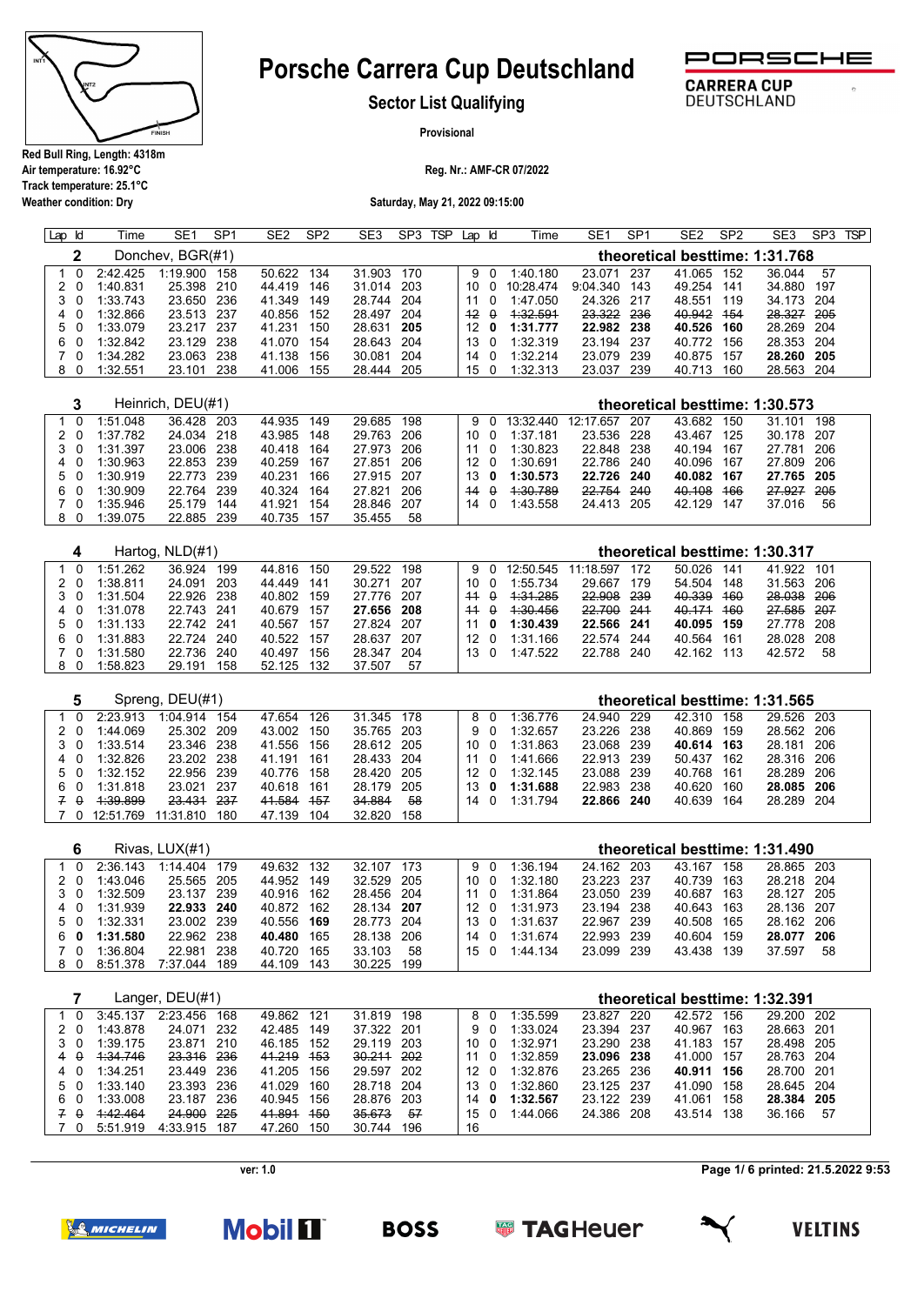

**Weather condition: Dry**

# **Porsche Carrera Cup Deutschland**



 $\sigma$ 

**CARRERA CUP** 

DEUTSCHLAND

**Sector List Qualifying**

**Provisional**

**Reg. Nr.: AMF-CR 07/2022**

**Saturday, May 21, 2022 09:15:00**

| Lap | <b>ld</b> | Time     | SE <sub>1</sub> | SP <sub>1</sub> | SE <sub>2</sub> | SP <sub>2</sub> | SE <sub>3</sub> | SP3 | <b>TSP</b> | Lap Id          |     | Time      | SE <sub>1</sub> | SP <sub>1</sub> | SE <sub>2</sub>                | SP <sub>2</sub> | SE <sub>3</sub> | SP <sub>3</sub> | <b>TSP</b> |
|-----|-----------|----------|-----------------|-----------------|-----------------|-----------------|-----------------|-----|------------|-----------------|-----|-----------|-----------------|-----------------|--------------------------------|-----------------|-----------------|-----------------|------------|
|     |           |          | Fach, CHE(#1)   |                 |                 |                 |                 |     |            |                 |     |           |                 |                 | theoretical besttime: 1:30.903 |                 |                 |                 |            |
|     |           | 1:50.059 | 35.381          | 189             | 45.386          | 152             | 29.292 200      |     |            |                 | 80  | 13:11.763 | 11:53.545       | 196             | 45.326                         | 142             | 32.892 200      |                 |            |
|     | 20        | 1:34.340 | 23.457          | 235             | 41.817          | 159             | 29.066          | 206 |            |                 | 9 O | 1:47.084  | 23.683          | -229            | 48.657                         | 133             | 34.744 200      |                 |            |
|     | 3 O       | 1:34.242 | 23.000          | -238            | 42.663          | 127             | 28.579          | 206 |            | 10.             | - 0 | 1:34.522  | 23.269          | -237            | 42.850                         | 160             | 28.403 206      |                 |            |
|     | 40        | 1:31.757 | 22.893          | -239            | 40.760          | 162             | 28.104 206      |     |            | 11              | . വ | 1:31.555  | 22.800          | 240             | 40.705 165                     |                 | 28.050 206      |                 |            |
|     | 50        | 1:31.335 | 22.855          | -239            | 40.485          | 165             | 27.995 207      |     |            | 12 <sub>0</sub> |     | 1:31.007  | 22.760          | 240             | 40.342 162                     |                 | 27.905 208      |                 |            |
|     | 60        | 1:32.513 | 23.465          | 203             | 40.951          | 163             | 28.097          | 206 |            | 13              | . റ | 1:31.138  | 22.809          | 239             | 40.302                         | 166             | 28.027 207      |                 |            |
|     | z e       | 4:31.801 | 22.830          | 240             | 40.468          | 165             | 28.503          | 491 |            | 14              | - 0 | 1:31.102  | 22.901          | 239             | 40.238                         | 164             | 27.963 206      |                 |            |
|     | - 0       | 1:41.018 | 24.058          | 196             | 41.682          | 158             | 35.278          | 57  |            |                 |     |           |                 |                 |                                |                 |                 |                 |            |

| α   |          | Hanafin, GBR(#1) |      |        |       |            |     |      |     |               |            |       |        |     | theoretical besttime: 1:30.753 |      |
|-----|----------|------------------|------|--------|-------|------------|-----|------|-----|---------------|------------|-------|--------|-----|--------------------------------|------|
|     | 2:01.556 | 43 712           | 174  | 47.809 | 133   | 30.035     | 199 |      |     | 8 0 13:14 382 | 12:01.878  | 198   | 43.713 | 158 | 28.791                         | 200  |
| 20  | 1:34.613 | 23 922 211       |      | 42.446 | 159   | 28.245 206 |     |      | 9 O | 1:34.748      | 23.630 232 |       | 42.864 | 160 | 28.254 206                     |      |
| 3 O | 1.32.219 | 22.974 238       |      | 40.565 | - 459 | 28.680 206 |     | 10 0 |     | 1:31.146      | 22.888     | - 239 | 40.456 | 163 | 27.802 207                     |      |
| 3 O | 1:31.468 | 22.947 238       |      | 40.348 | 163   | 28.173 204 |     | 11   | 0   | 1:30.875      | 22.749 240 |       | 40.202 | 164 | 27.924 207                     |      |
| 40  | 1:40.431 | 23.002 238       |      | 49.396 | 160   | 28.033 206 |     | 12 O |     | 1:30.902      | 22.816 240 |       | 40.250 | 162 | 27.836 208                     |      |
| 50  | 1:31.357 | 23.074 238       |      | 40.321 | - 161 | 27.962 206 |     | 13 0 |     | 1:32.257      | 22.770 241 |       | 41.380 | 161 | 28.107                         | -207 |
| 60  | 1:31.609 | 22.983 238       |      | 40.507 | 160   | 28.119 207 |     | 14 O |     | 1:31.368      | 22.790 240 |       | 40.517 | 162 | 28.061                         | 206  |
| 70  | 1:38.873 | 23.998           | -233 | 40.865 | 160   | 34.010     | 57  |      |     |               |            |       |        |     |                                |      |

| 13  |           | Tauscher, DEU(#1) |      |        |     |            |     |      |     |            |            |      |            |     | theoretical besttime: 1:30.987 |    |  |
|-----|-----------|-------------------|------|--------|-----|------------|-----|------|-----|------------|------------|------|------------|-----|--------------------------------|----|--|
| 1 N | 2.19.361  | 58.849            | 168  | 49.207 | 145 | 31.305 187 |     |      | 80  | 1.34.943   | 23.616 232 |      | 42 239     | 127 | 29.088 206                     |    |  |
| 20  | 1:45.194  | 27.304            | 161  | 43.158 | 154 | 34.732 203 |     |      | 9 O | 1:31.487   | 22.937     | -239 | 40.684     | 160 | 27.866 206                     |    |  |
| 3 O | 1:33.901  | 23.329 237        |      | 41.939 | 156 | 28.633 207 |     | 10 O |     | 1:31.210   | 22.774 240 |      | 40.548     | 165 | 27.888 206                     |    |  |
| 4 0 | 1:31.550  | 22.892 240        |      | 40.680 | 161 | 27.978 207 |     | 11 O |     | 1:31.208   | 22.789     | 240  | 40.347 165 |     | 28.072 206                     |    |  |
| 50  | 1:31.767  | 22.876 240        |      | 40.505 | 160 | 28.386 200 |     | 12 O |     | $1:39$ 175 | 22.917     | 240  | 40.602     | 162 | 35.656                         | 58 |  |
| 60  | 1:38.813  | 23.115 238        |      | 40.713 | 162 | 34.985     | 58  | 13   |     |            |            |      |            |     |                                |    |  |
|     | 14:59.005 | 13:46.931         | -221 | 43.088 | 152 | 28.986     | 202 |      |     |            |            |      |            |     |                                |    |  |

| 14  |          | Schuring, NLD(#1) |      |            |     |            |     |                 |          |           |            |       |        |     | theoretical besttime: 1:30.442 |     |
|-----|----------|-------------------|------|------------|-----|------------|-----|-----------------|----------|-----------|------------|-------|--------|-----|--------------------------------|-----|
| . വ | 3:19.500 | 2.00000           | 165  | 48.378     | 141 | 31.062 200 |     |                 | 8 O      | 13:13 169 | 11:48 413  | 154   | 49.658 | 138 | 35 098                         | 198 |
| 20  | 1:34.665 | 23.999            | -227 | 42.139     | 161 | 28.527 205 |     |                 | 9 O      | 1:46.304  | 24 279     | - 209 | 48.538 | 126 | 33.487 206                     |     |
| 3 O | 1:31.544 | 23.002 238        |      | 40.550 165 |     | 27.992 206 |     | 10 O            |          | 1:31.238  | 22.930 238 |       | 40.394 | 165 | 27.914 206                     |     |
| 40  | 1:31 407 | 22.937            | 238  | 40.444     | 162 | 28.026 206 |     | 11              | $\Omega$ | 1:30.555  | 22.724 241 |       | 40.154 | 163 | 27.677 207                     |     |
| 50  | 1:31.138 | 22.865 238        |      | 40.378 162 |     | 27.895 205 |     | 12 <sup>1</sup> | - 0      | 1:30.550  | 22 762 240 |       | 40.041 | 162 | 27.747 207                     |     |
| 60  | 1:31.504 | 22 851            | 238  | 40.416     | 160 | 28.237     | 200 | 13              |          | 1:33.666  | 23.644     | - 217 | 41 710 | 153 | 28 312 207                     |     |
|     | 1:38.062 | 23.023            | -238 | 40.481     | 161 | 34.558     | 58  | 14              |          | 1:30.953  | 22.812 240 |       | 40.104 | 165 | 28.037 205                     |     |

| 15  |          | Sager, AUT(#1) |      |        |     |            |     |      |               |            |     | theoretical besttime: 1:32.390 |     |            |       |
|-----|----------|----------------|------|--------|-----|------------|-----|------|---------------|------------|-----|--------------------------------|-----|------------|-------|
| 10  | 2.52973  | 1:31.136       | 166  | 49.808 | 135 | 32 029     | 182 |      | 9 0 10:31.095 | 9:12.218   | 196 | 47.918                         | 140 | 30 959     | 195   |
| 20  | 1:39.541 | 25.766         | -206 | 43.652 | 151 | 30.123 202 |     | 10 O | 1:36.972      | 24.506 217 |     | 43.047                         | 146 | 29.419 203 |       |
| 3 O | 1:33.916 | 23.658 232     |      | 41.364 | 158 | 28.894 201 |     | 11 O | 1:36.420      | 23.384 234 |     | 41.367                         | 159 | 31.669 204 |       |
| 40  | 1:33.155 | 23 444         | 235  | 41.140 | 160 | 28.571 204 |     | 12 O | 1:32702       | 23.405 235 |     | 40.914                         | 163 | 28.383     | - 205 |
| 50  | 1:32.917 | 23.188 235     |      | 41.166 | 161 | 28.563 204 |     | 13 0 | 1:32.432      | 23.165 236 |     | 40.897                         | 162 | 28.370 205 |       |
| 60  | 1:32.688 | 23.242 235     |      | 40.947 | 160 | 28.499 204 |     | 14 O | 1:32.547      | 23.143 236 |     | 40.949                         | 163 | 28.455 203 |       |
| 70  | 1:32.633 | 23 151         | 236  | 40.921 | 162 | 28.561     | 204 | 15 0 | 1:36717       | 25 111     | 165 | 42.553                         | 152 | 29.053     | -204  |
| 80  | 1:42.464 | 23.646         | -235 | 42.280 | 147 | 36.538     | -57 | 16 0 | 1:32.579      | 23.153 237 |     | 40.877                         | 159 | 28.549 204 |       |

| 20       |          | Proczyk, AUT(#1) |      |        |     |        |     |     |          |          |        |            | theoretical besttime: 1:31.044 |     |        |       |
|----------|----------|------------------|------|--------|-----|--------|-----|-----|----------|----------|--------|------------|--------------------------------|-----|--------|-------|
|          | 2:30.495 | 1:08.827         | 158  | 50.012 | 136 | 31.656 | 195 | 9   | $\Omega$ | 1:32.842 | 23.232 | 236        | 41.097                         | 157 | 28.513 | 202   |
| 20       | 1:44.824 | 24 4 21          | 210  | 45.038 | 143 | 35.365 | 203 | 10  | $\Omega$ | 1:32.045 | 23.254 | 237        | 40.685                         | 163 | 28.106 | 205   |
| 3 O      | 1:37.320 | 23.260           | 236  | 41.823 | 140 | 32.237 | 203 | -11 | - റ      | 1:31.698 | 23.177 | - 236      | 40.420                         | 163 | 28.101 | 206   |
| 4 0      | 1:32.323 | 23.053           | -237 | 40.942 | 159 | 28.328 | 204 | 12  | $\Omega$ | 1:31.314 | 22.937 | -238       | 40.395                         | 160 | 27.982 | -206  |
| 5 0      | 1:33.338 | 23.008           | 238  | 40.760 | 159 | 29.570 | 204 | 13  | $\Omega$ | 1:35.391 | 23.018 | -237       | 42.956 154                     |     | 29417  | -204  |
| 60       | 1:32.396 | 23.171           | 236  | 40.821 | 162 | 28.404 | 204 | 14  | 0        | 1:31.171 | 22.991 | -239       | 40.356                         | 159 | 27.824 | - 206 |
| $\theta$ | 4:40.096 | 23.275           | -234 | 41.391 | 453 | 35.430 | 52  | 15  | $\Omega$ | 1:31.812 | 22.864 | -240       | 40.701                         | 163 | 28.247 | 205   |
| ′ റ      | 9:47.846 | 8:32.039         | 184  | 45.797 | 141 | 30.010 | 201 | 46  | $\theta$ | 4.35.864 | 23.536 | <b>200</b> | 43.431                         | 450 | 28.897 | -203  |
| 80       | 1:37.407 | 23.844           | 230  | 44.436 | 150 | 29 127 | 202 | 16  |          |          | 30.481 | 146        | 55.532                         | 114 |        |       |

**ver: 1.0**

**Page 2/ 6 printed: 21.5.2022 9:53**



**Mobil 1** 

**BOSS** 

**SUPPER TAGHEUER** 

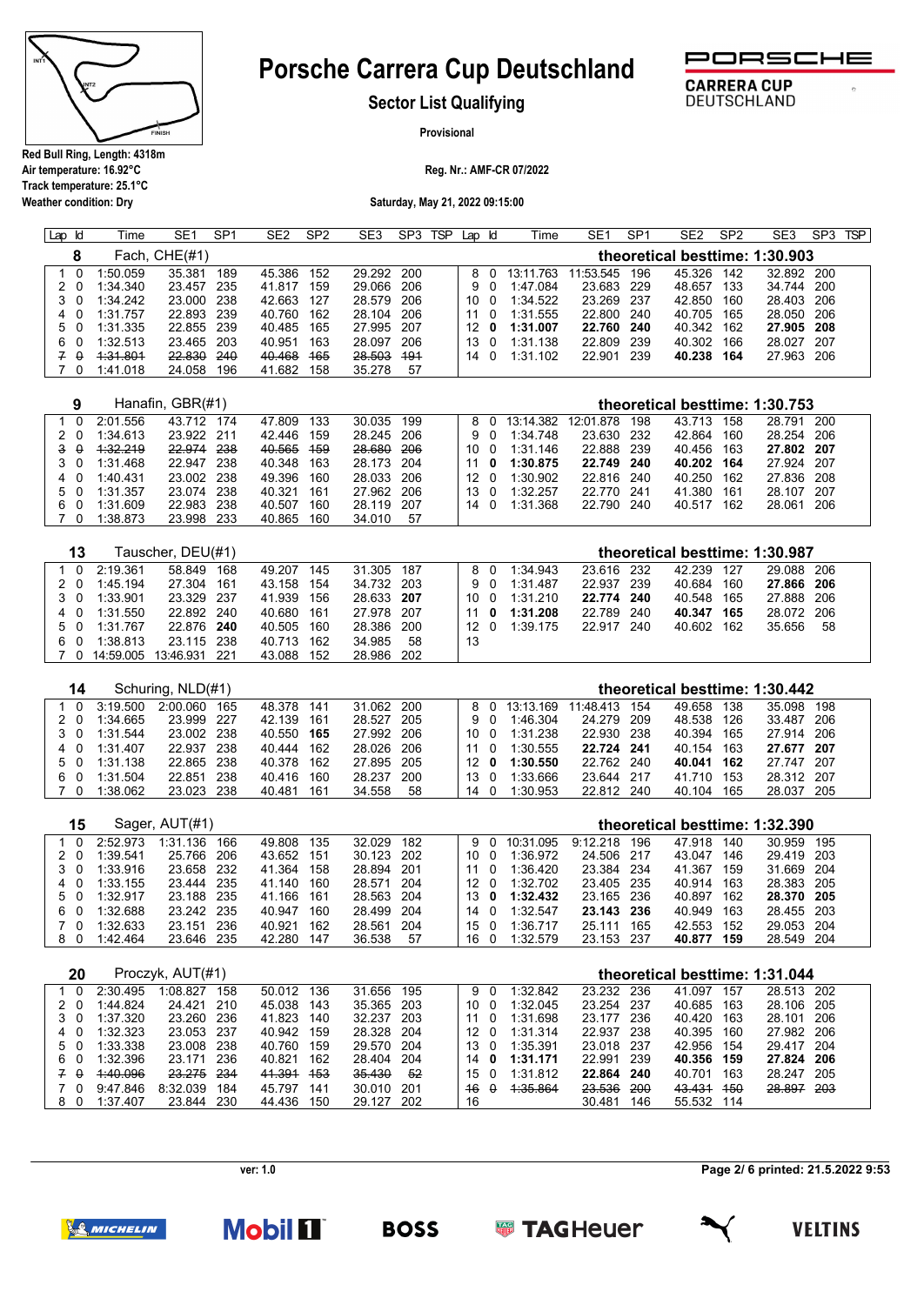

**Weather condition: Dry**

# **Porsche Carrera Cup Deutschland**



DEUTSCHLAND

 $\sigma$ 

**Sector List Qualifying**

**Provisional**

**Reg. Nr.: AMF-CR 07/2022**

**Saturday, May 21, 2022 09:15:00**

| . Id<br>Lap | Time     | SE <sub>1</sub>  | SP <sub>1</sub> | SE <sub>2</sub> | SP <sub>2</sub> | SE <sub>3</sub> | SP <sub>3</sub> | <b>TSP</b> | Lap          | ld       | Time      | SE <sub>1</sub> | SP <sub>1</sub> | SE <sub>2</sub> | SP <sub>2</sub> | SE3                            | SP <sub>3</sub> | <b>TSP</b> |
|-------------|----------|------------------|-----------------|-----------------|-----------------|-----------------|-----------------|------------|--------------|----------|-----------|-----------------|-----------------|-----------------|-----------------|--------------------------------|-----------------|------------|
| 23          |          | Ertl, $DEU(\#1)$ |                 |                 |                 |                 |                 |            |              |          |           |                 |                 |                 |                 | theoretical besttime: 1:31.035 |                 |            |
|             | 2.14474  | 55.689           | 164             | 47.459          | 136             | 31.326          | 194             |            | 8            |          | 12:16 059 | 11:03.493       | 181             | 43.528          | 150             | 29.038                         | 197             |            |
|             | 1:43.170 | 24.700           | 205             | 42.942          | 146             | 35.528          | 206             |            | 9.           |          | 1:36.689  | 23.961          | 218             | 42.513          | 142             | 30.215 205                     |                 |            |
| - 0         | 1:32.017 | 23.194           | 238             | 40.741          | 162             | 28.082          | 206             |            | 10 O         |          | 1:31.162  | 22.929          | 239             | 40.358          | 160             | 27.875 207                     |                 |            |
| - 0<br>4    | 1:31.490 | 22.969           | 238             | 40.468          | 159             | 28.053          | 204             |            | 11           |          | 1:32.296  | 22.802          | 240             | 40.446          | 157             | 29.048 206                     |                 |            |
| 5.          | 1:31.368 | 22.888           | 239             | 40.601          | 161             | 27.879          | 205             |            | 12           | 0        | 1:31.144  | 22.813          | 240             | 40.427          | 158             | 27.904 204                     |                 |            |
| 6.<br>- 0   | 1:31.440 | 22.982           | -237            | 40.415          | 160             | 28.043          | 205             |            | $43^{\circ}$ | $\theta$ | 1:32.072  | 22.833          | 240             | 40.293          | <del>160</del>  | 28.946 189                     |                 |            |
| $\theta$    | 4:31.468 | 22.906           | 238             | 40.408          | 458             | 28.154          | 206             |            | 13           |          | 1:31.962  | 23.493          | 239             | 40.386          | 163             | 28.083 206                     |                 |            |
|             | 1:37.409 | 22.934           | 239             | 40.562          | 159             | 33.913          | 58              |            | 14           |          | 1:31.584  | 22.915          | 239             | 40.436          | 161             | 28.233 204                     |                 |            |

| 24  |          | van Splunteren, NLD(#1) |     |                   |     |            |     |      |     |               |            |       |        |     | theoretical besttime: 1:30.715 |  |
|-----|----------|-------------------------|-----|-------------------|-----|------------|-----|------|-----|---------------|------------|-------|--------|-----|--------------------------------|--|
| 0   | 2:10.394 | 52.551                  | 173 | 47.269            | 140 | 30.574     | 190 |      |     | 7 0 16:27.648 | 15:08.024  | 142   | 49 314 | 151 | 30.310 178                     |  |
| 20  | 1:40.892 | 24.407 221              |     | 43.575            | 145 | 32.910 208 |     |      | 80  | 1:45.877      | 27.176     | 168   | 48.293 | 161 | 30.408 206                     |  |
| 3 O | 1:31.693 | 23.012 238              |     | 40.565 167        |     | 28.116 207 |     |      | 90  | 1:30.863      | 22.851     | - 239 | 40.207 | 166 | 27.805 207                     |  |
| 40  | 1:31.161 | 22.940 239              |     | 40.315 165        |     | 27.906 207 |     | 10 0 |     | 1:31.008      | 22.703 240 |       | 40.498 | 162 | 27.807 207                     |  |
| 5 0 | 1:31.037 | 22.843 239              |     | 40.306            | 166 | 27.888 207 |     | 11   | - 0 | 1:30.953      | 22.824     | 240   | 40.209 | 167 | 27.920 207                     |  |
| 60  | 1:31.133 | 22.897                  | 239 | 40.269            | 165 | 27.967     | 207 | 12 O |     | 1:31.069      | 22.849 240 |       | 40.252 | 167 | 27.968 206                     |  |
| 7 O | 4:40.230 | <del>23.589</del>       | 235 | <del>41.092</del> | 464 | 35.549     | 58  |      |     |               |            |       |        |     |                                |  |

| 25  |          | ten Voorde, NLD(#1) |      |        |     |            |     |                 |           |               |        |     | theoretical besttime: 1:30.549 |     |  |
|-----|----------|---------------------|------|--------|-----|------------|-----|-----------------|-----------|---------------|--------|-----|--------------------------------|-----|--|
|     | 2:09.390 | 52.315              | -177 | 46.807 | 145 | 30.268 200 |     | 80              | 1:42.251  | 24.510 232    | 41.231 | 159 | 36.510                         | 56  |  |
| 2 O | 1:40.652 | 24.038 227          |      | 44.287 | 140 | 32 327     | 206 | 9 O             | 14:16.959 | 13:02.582 177 | 44.701 | 139 | 29.676                         | 198 |  |
| 3 O | 1:31.810 | 23.103 237          |      | 40 741 | 163 | 27.966     | 206 | 10 O            | 1:33.058  | 23.788 232    | 41.182 | 158 | 28.088 206                     |     |  |
| 40  | 1:30.759 | 22.820              | 239  | 40.244 | 167 | 27.695 208 |     | 11 O            | 1:30.798  | 22.855 237    | 40.223 | 166 | 27.720 204                     |     |  |
| 50  | 1:30.993 | 22.869              | 238  | 40.298 | 166 | 27.826 206 |     | 12 <sub>0</sub> | 1:30.590  | 22.827 239    | 40.034 | 167 | 27 729 206                     |     |  |
| 60  | 1:30.987 | 22.827              | 238  | 40 416 | 163 | 27 744     | 206 | 13 0            | 1:30.914  | 22.835 239    | 40.103 | 168 | 27.976 204                     |     |  |
|     | 1:30.930 | 22 832              | 238  | 40.253 | 167 | 27.845     | 206 | $14 \quad 0$    | 1:33.653  | 24.634 209    | 41 129 | 164 | 27.890 207                     |     |  |

| 26  |            | van Kuijk, NLD(#1) |     |            |       |            |       |     |     |           |           |      | theoretical besttime: 1:30.668 |     |            |     |
|-----|------------|--------------------|-----|------------|-------|------------|-------|-----|-----|-----------|-----------|------|--------------------------------|-----|------------|-----|
| 1 0 | 2.15.866   | 57.516             | 170 | 47.487     | 144   | 30.863 188 |       |     |     | 1:39.903  | 23.023    | -239 | 40.511                         | 163 | 36.369     | -58 |
| 20  | 1:45.406   | 24.726 217         |     | 42.796     | 147   | 37.884     | - 206 | 9 O |     | 14:45.995 | 13:27.118 | 135  | 48.999                         | 148 | 29.878     | 180 |
| 3 O | $1:32$ 174 | 23.356 237         |     | 40.689     | 166   | 28.129 207 |       | 10  | - 0 | 1:46.543  | 27.940    | 131  | 48 120                         | 153 | 30.483 206 |     |
| 40  | 1:31.369   | 23.013 239         |     | 40.425 165 |       | 27.931 207 |       | 11  |     | 1:31.653  | 22.982    | 240  | 40.709                         | 165 | 27.962 208 |     |
| 50  | 1:31.041   | 22.887 239         |     | 40.274     | - 167 | 27.880 208 |       | 12. | 0   | 1:30.842  | 22.889    | 239  | 40.237                         | 166 | 27.716 208 |     |
| 60  | 1:31.126   | 23.078             | 238 | 40.226     | 165   | 27.822 208 |       | 13  |     | 1:30.911  | 22.806    | 240  | 40.271                         | 164 | 27.834 208 |     |
| 7 O | 1:31.598   | 22.838             | 239 | 40.615     | 164   | 28.145 206 |       | 14  |     | 1:31.056  | 22.766    | 240  | 40.186                         | 164 | 28.104 205 |     |

|          |          | van Kuijk, NLD(#1) |      |        |     |            |     |                                |          |               |            |     |            |       | theoretical besttime: 1:30.810 |     |  |
|----------|----------|--------------------|------|--------|-----|------------|-----|--------------------------------|----------|---------------|------------|-----|------------|-------|--------------------------------|-----|--|
| $\Omega$ | 3:20.252 | 2.00699            | 160  | 48.326 | 142 | 31.227     | 196 | 8                              | $\theta$ | 4:40.616      | 23.393 233 |     | 41.258     | 458   | 35.965                         | 58  |  |
| 20       | 1:35.216 | 24.146 219         |      | 42.238 | 160 | 28.832 205 |     |                                |          | 8 0 13:10.899 | 11:54.811  | 189 | 44.831     | - 145 | 31 257                         | 189 |  |
| 3 0      | 1:32.500 | 23.387 235         |      | 41.037 | 162 | 28.076 205 |     |                                | 9 O      | 1:40 775      | 27.159     | 162 | 44.944     | 153   | 28.672 204                     |     |  |
| 4 0      | 1:31.897 | 23.332 236         |      | 40.590 | 165 | 27.975 206 |     | 10 O                           |          | 1:31.376      | 23 047     | 236 | 40.504     | 164   | 27.825 206                     |     |  |
| 50       | 1:31.663 | 22.880 237         |      | 40.751 | 164 | 28.032 206 |     | 11                             | 0        | 1:30.923      | 22.882 237 |     | 40.337 167 |       | 27.704 206                     |     |  |
| 60       | 1:31.598 | 23.025 236         |      | 40.473 | 166 | 28.100 205 |     | $\overline{12}$ $\overline{0}$ |          | 1.35.187      | 25.848     | 495 | 41.097     | 464   | 28.242 206                     |     |  |
|          | 1:31.332 | 22.947             | -237 | 40.226 | 164 | 28.159 203 |     | 12 0                           |          | 1:31.328      | 23.018 237 |     | 40.416 164 |       | 27.894 206                     |     |  |

| 28       |          | Groeneveld, NLD(#1) |     |            |       |            |      |      |     |           |            |      | theoretical besttime: 1:30.640 |     |            |       |
|----------|----------|---------------------|-----|------------|-------|------------|------|------|-----|-----------|------------|------|--------------------------------|-----|------------|-------|
| - 0      | 2.16282  | 57 790              | 175 | 47.560     | 144   | 30.932     | 190  |      |     | 1.39756   | 23 154     | 239  | 40.739 158                     |     | 35.863     | 58    |
| 20       | 1:45.854 | 25.239 216          |     | 42.225     | - 157 | 38.390 205 |      |      | 80  | 14:45 243 | 13:26.537  | 143  | 48.937                         | 147 | 29.769     | 187   |
| 3 O      | 1:32.197 | 23.052 239          |     | 40.878 164 |       | 28.267 204 |      |      | 90  | 1:46.948  | 28.192     | 139  | 47.969 151                     |     | 30.787     | - 206 |
| 4 0      | 1:31.292 | 22.919 240          |     | 40 466     | 163   | 27.907 207 |      | 10 O |     | 1:31.333  | 22.937     | 240  | 40.309                         | 160 | 28.087 207 |       |
| 5 0      | 1:31 297 | 22.853 240          |     | 40.251     | 166   | 28.193 206 |      | 11   | - 0 | 1:31.049  | 22.710 243 |      | 40.277                         | 165 | 28.062 208 |       |
| $\theta$ | 4.31.700 | 23.231 238          |     | 40.449     | 462   | 28.020     | -207 | 12   | - 0 | 1:30.896  | 22.827     | -241 | 40.237                         | 164 | 27.832 207 |       |
| 60       | 1:31.156 | 22.886              | 239 | 40.233     | 163   | 28.037     | 206  | 13   |     | 1:30.920  | 22.849     | 241  | 40.098                         | 164 | 27.973 206 |       |

| 29  |          | van Eijndhoven, NLD(#1) |     |              |     |            |     |     |               |                       |            |       | theoretical besttime: 1:30.712 |     |
|-----|----------|-------------------------|-----|--------------|-----|------------|-----|-----|---------------|-----------------------|------------|-------|--------------------------------|-----|
| 1 O | 2:16.835 | 59.765 172              |     | 46.267       | 146 | 30.803     | 189 | 8 A | 4:42.555      | <del>25.303</del> 196 | 41.370 162 |       | <del>35.882</del>              | -57 |
| 20  | 1.46.949 | 25.611                  | 198 | 42.548 159   |     | 38.790 206 |     |     | 8 0 11:57.468 | 10:43.252 174         | 44.654 145 |       | 29.562 198                     |     |
| 30  | 1:55.533 | 23.051 238              |     | 1:02.693 148 |     | 29 789 206 |     | 9 O | 1:33.529      | 24.068 232            | 41.242 158 |       | 28 219 207                     |     |
| 40  | 1:32 174 | 23.197 236              |     | 40.692 166   |     | 28.285 206 |     |     | 10 0 1:31.026 | 22.926 238            | 40.277     | - 164 | 27.823 207                     |     |

**ver: 1.0**

**Mobil II** 

**Page 3/ 6 printed: 21.5.2022 9:53**



**BOSS** 



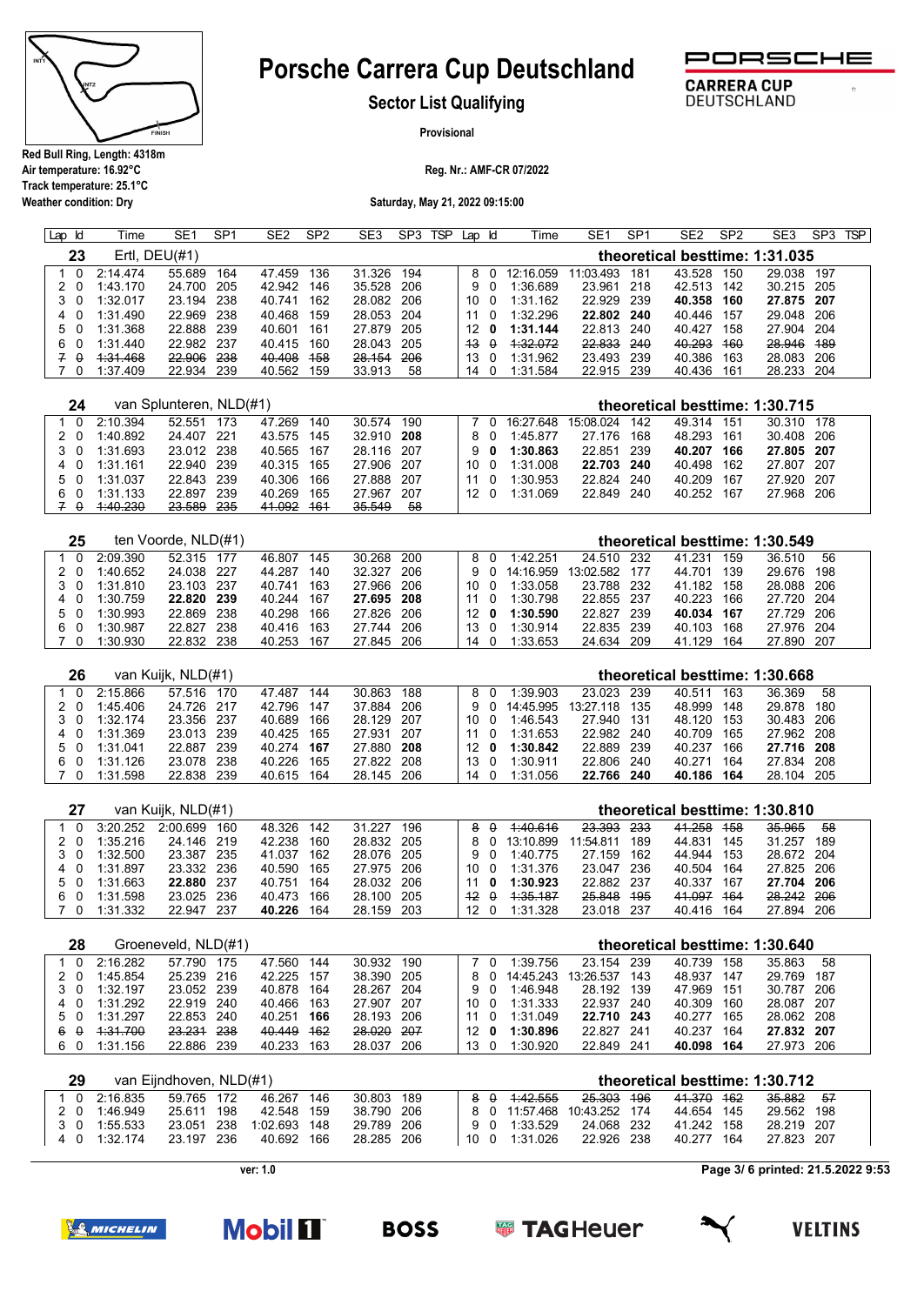

**Weather condition: Dry**

# **Porsche Carrera Cup Deutschland**



 $\sigma$ 

**CARRERA CUP** 

**DEUTSCHLAND** 

**Sector List Qualifying**

**Provisional**

**Reg. Nr.: AMF-CR 07/2022**

**Saturday, May 21, 2022 09:15:00**

| Lap Id | Time         | SP1<br>SE <sub>1</sub> | SE <sub>2</sub><br>SP <sub>2</sub> | SE3<br>SP3 TSP | Lap Id | Time          | SP <sup>1</sup><br>SE1 | SE <sub>2</sub><br>SP <sub>2</sub> | <b>TSP</b><br>SE <sub>3</sub><br>SP <sub>3</sub> |
|--------|--------------|------------------------|------------------------------------|----------------|--------|---------------|------------------------|------------------------------------|--------------------------------------------------|
|        | 5 0 1:31.837 | 22.912 239             | 166<br>40.564                      | 28.361 207     | 11 0   | 1:30.853      | 22.862 239             | 40.170 166                         | 27.821 208                                       |
|        | 6 0 1:38.492 | 22.954 235             | 44.982 121                         | 30.556 207     |        | 12 0 1:30.849 | 22.869 239             | 40.029 162                         | 27.951 206                                       |
| 7 O    | 1:31.860     | 23.013 238             | 40.666<br>165                      | 28.181 207     |        | 13 0 1:31.138 | 22.931<br>239          | 40.208<br>170                      | 27.999 207                                       |
|        | 1.31.321     | 22.901<br>-238         | 40.337<br>- 467                    | -207<br>28.083 |        |               |                        |                                    |                                                  |

| 31  |           | Freymuth, DEU(#1) |      |            |     |        |      |    |                   |          |            |            |                | theoretical besttime: 1:31.060 |      |  |
|-----|-----------|-------------------|------|------------|-----|--------|------|----|-------------------|----------|------------|------------|----------------|--------------------------------|------|--|
| 1 O | 2:27.144  | 1:07.632          | 164  | 48.151     | 143 | 31.361 | 194  |    | 9 O               | 1:41.343 | 24.465 213 | 42.176     | 148            | 34.702 204                     |      |  |
|     | 1:46.646  | 24 217            | 219  | 43.775     | 148 | 38.654 | 206  | 10 |                   | 1:33.488 | 23.045 238 | 40.805     | 157            | 29.638 206                     |      |  |
| 3 O | 1:36.180  | 22.954            | -239 | 43.012 137 |     | 30.214 | 206  |    | $44$ $\theta$     | 1.31.639 | 23.015 238 | 40.670     | <del>160</del> | 27,954 206                     |      |  |
| 4 0 | 1:31.689  | 22.934            | 238  | 40.591     | 160 | 28.164 | -207 | 11 | 0                 | 1:31.217 | 22.784 239 | 40.532     | 160            | 27.901 207                     |      |  |
| 50  | 1:34.914  | 22.849            | 239  | 42 214     | 149 | 29.851 | 206  |    | 12 O              | 1:31.465 | 22.821 240 | 40.525     | 163            | 28.119 206                     |      |  |
| 60  | 1:31.590  | 22.888            | -239 | 40.585     | 160 | 28.117 | 206  |    | $13 \quad \Omega$ | 1:31.233 | 22.811 239 | 40.375 162 |                | 28.047                         | -207 |  |
| 70  | 1:37.515  | 22.938            | 239  | 40.651     | 162 | 33.926 | 58   |    | 14 O              | 1:37674  | 22.854 239 | 40.771     | 158            | 34.049                         | 58   |  |
| 80  | 12:07.290 | 10:45.835         | 180  | 50.971     | 147 | 30.484 | 194  |    |                   |          |            |            |                |                                |      |  |
|     |           |                   |      |            |     |        |      |    |                   |          |            |            |                |                                |      |  |

| 40  |            | Honkavuori, FIN(#1) |            |               |            |        |                |            |       |            |     | theoretical besttime: 1:31.010 |    |  |
|-----|------------|---------------------|------------|---------------|------------|--------|----------------|------------|-------|------------|-----|--------------------------------|----|--|
| 1 0 | $2.15$ 177 | 56 799<br>163       | 46.990 137 | 31.388        | 196        |        | 10 0 10:34.215 | 9:19.167   | 184   | 44 904     | 150 | 30 144 197                     |    |  |
| 20  | 1:44.085   | 24.653<br>-211      | 42.954     | 146           | 36.478 206 | 11 0   | 1:35.546       | 24.334 216 |       | 42.399     | 151 | 28.813 206                     |    |  |
| 3 0 | 1:32.147   | 22.995<br>- 238     | 40.956     | 164           | 28.196 207 | 12 O   | 1:32.917       | 23.038 237 |       | 40.551 164 |     | 29.328 205                     |    |  |
| 4 0 | 1:31.464   | 22.858<br>-239      | 40.607     | 166           | 27.999 207 | 13 0   | 1:31.133       | 22.879 239 |       | 40.340     | 166 | 27.914 204                     |    |  |
| 50  | 1:31.512   | 22.895<br>- 239     | 40.651     | 162           | 27.966 207 |        | 14 0 1:31.236  | 22.834 241 |       | 40.514 167 |     | 27.888 206                     |    |  |
| 60  | 1:31.531   | 22.928<br>- 238     | 40.585 163 |               | 28.018 206 | 15 $0$ | 1:31.046       | 22.836 240 |       | 40.315 162 |     | 27.895 205                     |    |  |
| 70  | 1:31.591   | - 238<br>22.913     | 40.555 166 |               | 28.123 207 | 16 0   | 1:31.193       | 22.807     | - 241 | 40.320     | 166 | 28.066 205                     |    |  |
| 80  | 1:31.988   | 238<br>22.918       | 40.593     | 163           | 28.477 203 | 17 0   | 1:41.604       | 22.888 240 |       | 40.831     | 152 | 37.885                         | 55 |  |
| 90  | 1:44.187   | 23.150<br>-237      | 41.239     | 154<br>39.798 | 56         |        |                |            |       |            |     |                                |    |  |

| 44             |          | Greif, DEU(#1) |      |        |     |            |     |             |     |           |            |     |            |     | theoretical besttime: 1:31.737 |      |
|----------------|----------|----------------|------|--------|-----|------------|-----|-------------|-----|-----------|------------|-----|------------|-----|--------------------------------|------|
|                | 2.36988  | $1.16$ 173     | 171  | 48.356 | 131 | 32.459     | 180 | 9 O         |     | 12:04.887 | 10:40.698  | 153 | 49.143     | 144 | 35.046 197                     |      |
| 20             | 1:43.513 | 25.640         | 208  | 44.684 | 150 | 33.189 202 |     | 10 O        |     | 1:47.372  | 25.203     | 160 | 47.337 118 |     | 34.832 201                     |      |
| 3 O            | 1:33.061 | 23.253 237     |      | 41.259 | 162 | 28.549 203 |     | 14 O        |     | 1.32.861  | 23.383 235 |     | 40.956 164 |     | 28.522 204                     |      |
| - 0            | 1:32.552 | 23.163 238     |      | 40.971 | 159 | 28.418 206 |     |             | - 0 | 1:31.825  | 23.104 238 |     | 40.486 166 |     | 28.235 204                     |      |
| 50             | 1:34.266 | 23.163 238     |      | 41.059 | 162 | 30.044 204 |     | 12 O        |     | 1:32.273  | 23.090 238 |     | 40.729     | 164 | 28.454 204                     |      |
| $\Omega$<br>6. | 1:33.859 | 23.124 237     |      | 42.040 | 160 | 28.695 204 |     | 13 $\Omega$ |     | 1:32.211  | 23.126 239 |     | 40 714     | 162 | 28 371                         | -204 |
| ി വ            | 1:32.278 | 23.126 237     |      | 40.755 | 162 | 28.397     | 204 | 14 O        |     | 1:31 924  | 23.063 239 |     | 40.658     | 164 | 28.203 204                     |      |
| 80             | 1:40.812 | 23.048         | -236 | 40.987 | 160 | 36.777     | 56  |             |     |           |            |     |            |     |                                |      |

|     | 57  |          | van Buren, NLD(#1) |       |        |       |            |     |                 |     |            |            |       | theoretical besttime: 1:30.752 |     |            |       |  |
|-----|-----|----------|--------------------|-------|--------|-------|------------|-----|-----------------|-----|------------|------------|-------|--------------------------------|-----|------------|-------|--|
|     | - 0 | 2:11.794 | 52.638             | 170   | 48.678 | 148   | 30.478     | 194 |                 | 9 O | 12:47.434  | 11:33.764  | 191   | 44.065                         | 153 | 29.605 200 |       |  |
| 20  |     | 1:41.757 | 25.058             | - 210 | 43.556 | - 151 | 33.143 205 |     | 10 O            |     | 1:46.825   | 25.563 176 |       | 50.273                         | 137 | 30.989     | -206  |  |
|     | 3 O | 1:32.098 | 23.219 238         |       | 40.801 | 166   | 28.078 206 |     | 11 O            |     | 1:36.499   | 24.730 181 |       | 43.652                         | 158 | 28 117     | - 206 |  |
| 4 0 |     | 1:31.333 | 23.028             | - 238 | 40.463 | 166   | 27.842 206 |     | 12 <sub>0</sub> |     | 1:30.890   | 22.820 239 |       | 40.260                         | 167 | 27.810 204 |       |  |
|     | 50  | 1:31.208 | 22.912 238         |       | 40.394 | 166   | 27.902 206 |     | $13^{\circ}$ 0  |     | 1:30.824   | 22.827     | - 239 | 40.122                         | 167 | 27.875 207 |       |  |
| 60  |     | 1:31.134 | 22 854             | -238  | 40.340 | 167   | 27.940 206 |     | 14 O            |     | 1:33.778   | 22.939 238 |       | 42.595                         | 165 | 28 244     | 206   |  |
|     | 70  | 1:34.762 | 22.928             | 238   | 42.480 | 159   | 29.354     | 206 | 150             |     | $1:38$ 171 | 22851      | 240   | 40.268                         | 168 | 35.052     | 58    |  |
| 80  |     | 1:41.240 | 23.099             | 223   | 42.688 | 162   | 35.453     | 58  |                 |     |            |            |       |                                |     |            |       |  |

| 65  |          | Pfister, DEU(#1) |      |        |     |            |     |             |     |          |              |       |        |     | theoretical besttime: 1:33.677 |    |  |
|-----|----------|------------------|------|--------|-----|------------|-----|-------------|-----|----------|--------------|-------|--------|-----|--------------------------------|----|--|
|     | 2.58527  | 1:32724          | 165  | 53.361 | 121 | 32.442 195 |     | 80          |     | 8:34.462 | 7:11.649 154 |       | 50 175 | 131 | 32.638 193                     |    |  |
| 20  | 1:38.956 | 25.026 209       |      | 44.080 | 140 | 29.850 202 |     | 9 O         |     | 1:38.398 | 24.805 214   |       | 42.991 | 139 | 30.602 201                     |    |  |
| 3 O | 1:34.951 | 23.727 234       |      | 42.204 | 153 | 29.020 203 |     | 10 0        |     | 1:34.697 | 23.701       | - 235 | 41 943 | 145 | 29.053 203                     |    |  |
| 4 O | 1:34.042 | 23.531 235       |      | 41.681 | 154 | 28.830 203 |     | 11          | - റ | 1:33.965 | 23.416 236   |       | 41 441 | 160 | 29.108 201                     |    |  |
| 50  | 1:34.390 | 23.413 235       |      | 41.589 | 152 | 29.388 203 |     | 12 O        |     | 1:40.539 | 26.302 182   |       | 42.706 | 149 | 31.531 204                     |    |  |
| 60  | 1:34.543 | 23.689           | -231 | 41.520 | 152 | 29.334     | 199 | 13 $\theta$ |     | 1:33.792 | 23.415 236   |       | 41.434 | 156 | 28.943 202                     |    |  |
| - 0 | 2:02.815 | 30.282           | 117  | 49.022 | 128 | 43.511     | 56  | 14 0        |     | 2:01.962 | 31.302 117   |       | 50.167 | 46  | 40.493                         | 57 |  |

| 75  | Levi. $ISR(H1)$ |            |     |            |     |            |                 |     |               |            | theoretical besttime: 1:31.329 |      |            |  |
|-----|-----------------|------------|-----|------------|-----|------------|-----------------|-----|---------------|------------|--------------------------------|------|------------|--|
| 1 0 | 2:17.497        | 57 268     | 158 | 49.640 147 |     | 30.589 198 |                 | 8 O | 1:37.321      | 23.790 213 | 43.268                         | -135 | 30.263 206 |  |
| 2 O | 1:48.173        | 25.182 198 |     | 44.310 156 |     | 38.681 200 |                 | 9 O | 1:43.523      | 22.974 239 | 52.511                         | 165  | 28.038 207 |  |
| 3 O | 1:34.963        | 24.036 208 |     | 42.578 159 |     | 28.349 206 | 10 O            |     | 1:31.460      | 22.922 239 | 40.528 165                     |      | 28.010 208 |  |
| 40  | 1:31.771        | 23.151 238 |     | 40.657     | 164 | 27.963 207 | 11 <sub>0</sub> |     | 1:34.404      | 22.962 218 | 43.263 162                     |      | 28.179 206 |  |
|     | 5 0 1:31.679    | 22.966 239 |     | 40.581     | 166 | 28.132 206 |                 |     | 12 0 1:31.406 | 22.872 239 | 40.494 165                     |      | 28.040 206 |  |

**ver: 1.0**

**Page 4/ 6 printed: 21.5.2022 9:53**



**Mobil 11 BOSS**  **SUPPER TAGHEUER** 

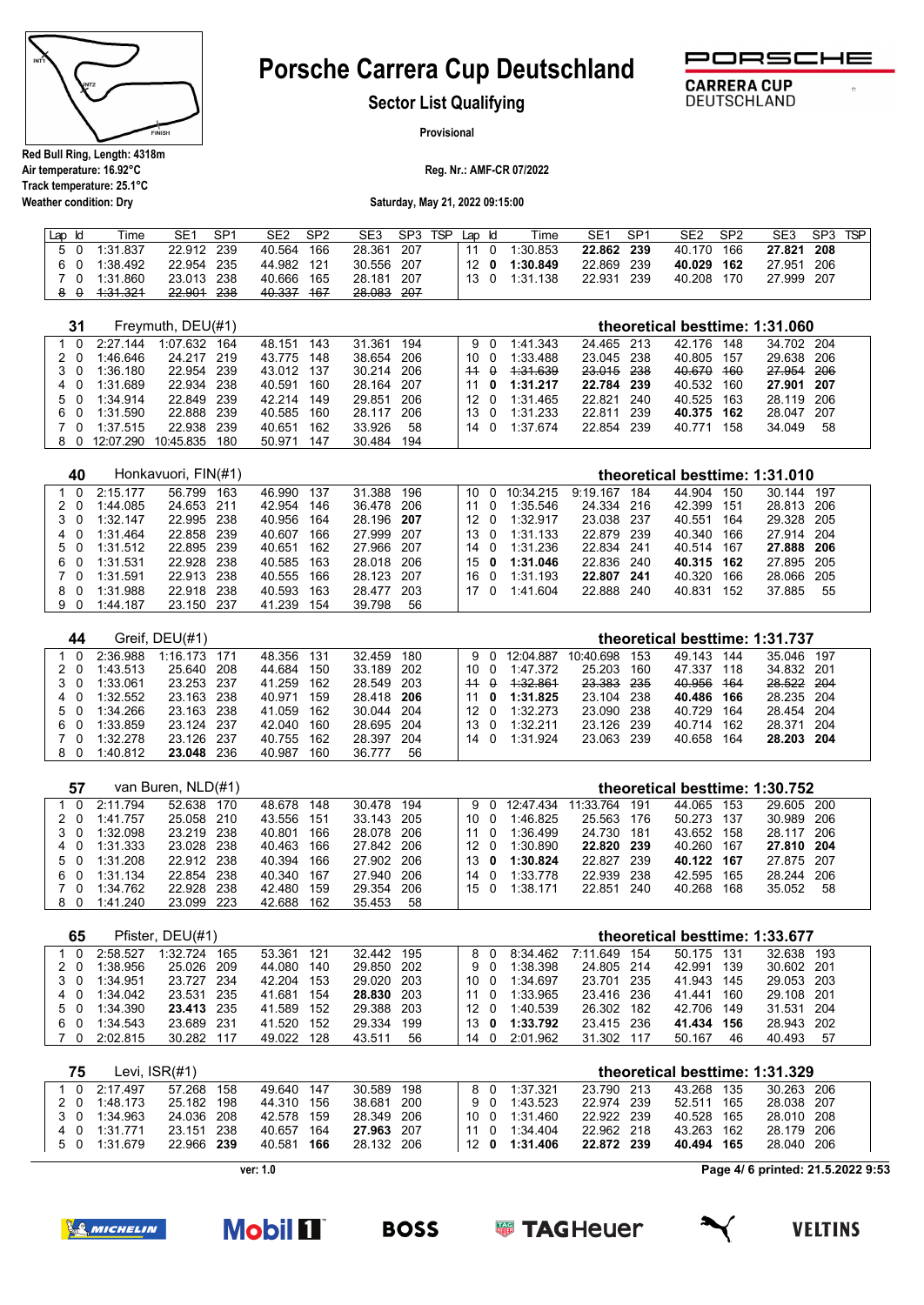

**Weather condition: Dry**

# **Porsche Carrera Cup Deutschland**



 $\overline{a}$ 

**CARRERA CUP** 

DEUTSCHLAND

**Sector List Qualifying**

**Provisional**

**Reg. Nr.: AMF-CR 07/2022**

**Saturday, May 21, 2022 09:15:00**

| Lar |          | Time      | SE1       | SP1 | SE2    | SP2 | SE3    | SP3 | <b>TSP</b> | Lap | ld | --<br>lme       | SE1    | SP1 | SE2    | SP <sub>2</sub> | SE <sub>3</sub> | SP3 | TSP |
|-----|----------|-----------|-----------|-----|--------|-----|--------|-----|------------|-----|----|-----------------|--------|-----|--------|-----------------|-----------------|-----|-----|
|     | $\Omega$ | :38.766   | 22.992    | 239 | 40.766 | 157 | 35.008 | 58  |            | 12  |    | 773<br>$\pm 31$ | 22.973 | 239 | 40.685 | 160             | 28.115          | 206 |     |
|     |          | 15:58.160 | 14:43.539 | 201 | 43.564 | 155 | 31.057 | 198 |            |     |    |                 |        |     |        |                 |                 |     |     |

| 84            |          | Alshehab, KUW(#1)    |      |            |     |            |            |    |          |          |          |       |        |     | theoretical besttime: 1:32.008 |      |  |
|---------------|----------|----------------------|------|------------|-----|------------|------------|----|----------|----------|----------|-------|--------|-----|--------------------------------|------|--|
| $\Omega$      | 2:27.571 | 1:09.184             | 171  | 47.849     | 151 | 30.538     | 193        | 8  |          | 9:27.661 | 8:11.643 | 195   | 46.100 | 145 | 29.918                         | 197  |  |
| - 0           | 1:42.366 | 25.015 214           |      | 43.497     | 153 | 33.854     | 195        | 9  | $\Omega$ | 1:37.410 | 24.466   | 201   | 43.088 | 160 | 29.856                         | 196  |  |
| - 0           | 1:36.234 | 23.634 234           |      | 42.057     | 155 | 30.543 206 |            | 10 | $\Omega$ | 1:40.837 | 24.582   | - 220 | 43.756 | 127 | 32.499                         | 206  |  |
| $\theta$      | 4:33.689 | 23.449               | -231 | 41.542     | 463 | 28.698     | <b>206</b> | 11 | $\Omega$ | 1:34.985 | 23.434   | 237   | 41.097 | 165 | 30.454                         | -205 |  |
| - 0<br>4      | 1:39.064 | 23.234               | -237 | 46.379     | 154 | 29.451 204 |            | 12 | 0        | 1:32.078 | 23.097   | 238   | 40.666 | 164 | 28.315 206                     |      |  |
| $\theta$<br>5 | 1.36.184 | 23.469               | 222  | 43.680     | 454 | 29.035     | 205        | 13 | $\Omega$ | 1:32.313 | 23.088   | 238   | 40.758 | 160 | 28.467                         | 204  |  |
| 5 0           | 1.32359  | 23.369               | -237 | 40.736     | 164 | 28.254     | 206        | 44 | $\theta$ | 1.32.951 | 23.245   | 238   | 40.694 | 467 | 29.012                         | 452  |  |
| 6<br>$\Omega$ | 1:32.220 | 23.136               | -237 | 40.765     | 157 | 28.319     | 205        | 14 | $\Omega$ | 1:39.965 | 27.473   | 195   | 43.604 | 156 | 28.888                         | 205  |  |
| $\Omega$      | 1:44.692 | 23.994               | 216  | 45.242 151 |     | 35.456     | 59         |    |          |          |          |       |        |     |                                |      |  |
|               |          |                      |      |            |     |            |            |    |          |          |          |       |        |     |                                |      |  |
| 92            |          | Ammermüller, DEU(#1) |      |            |     |            |            |    |          |          |          |       |        |     | theoretical besttime: 1:30.525 |      |  |

| 1 0 | 2:06.114 | 187<br>50.208 | 45.318 141     | 30.588 198 | 9 O               | 1:39.719  | 22 911     | -237 | 40.378     | 163  | 36.430     | - 56 |
|-----|----------|---------------|----------------|------------|-------------------|-----------|------------|------|------------|------|------------|------|
| 20  | 1:36.067 | 24.506 218    | 42.428 152     | 29.133 205 | 10 O              | 11:55.744 | 10:42.356  | 199  | 43.167     | 154  | 30.221 179 |      |
| 30  | 1:32.180 | 23.069 237    | 40.952 161     | 28.159 204 | 11 O              | 1:40.139  | 24.301     | -226 | 44.106     | -123 | 31.732 205 |      |
| 40  | 1:31.475 | 22.903 238    | 40.505 167     | 28.067 206 | 12 <sub>0</sub>   | 1:31.318  | 22.984     | -237 | 40.378 166 |      | 27.956 205 |      |
| 50  | 1:31.204 | 22.951 238    | 40.334<br>165  | 27.919 206 | $13 \quad \Omega$ | 1:31.051  | 22.909 238 |      | 40.260     | 165  | 27.882 206 |      |
| 60  | 1:31.133 | 22.914 237    | 40.297<br>162  | 27.922 206 | $14^{\circ}$ 0    | 1:30.630  | 22.746 239 |      | 40.113 169 |      | 27.771 206 |      |
| 70  | 1:33.196 | 22.978 236    | 40.495<br>-163 | 29.723 206 | $15 \quad \Omega$ | 1:30.775  | 22.882     | 238  | 40.008     | 165  | 27.885 204 |      |
| 80  | 1:31.957 | 22.917 237    | 40.494<br>159  | 28.546 206 | 16 O              | 1:37.610  | 22.897     | 239  | 46.304     | 156  | 28.409 204 |      |

| 94  |               | Pereira, LUX(#1) |      |            |     |            |    |                 |          |            | theoretical besttime: 1:30.360 |     |            |  |
|-----|---------------|------------------|------|------------|-----|------------|----|-----------------|----------|------------|--------------------------------|-----|------------|--|
| - 0 | 2.14014       | 55.238           | 173  | 47.603     | 143 | 31 173 197 |    | 90              | 1:34.180 | 23.900 226 | 41 482                         | 155 | 28 798 206 |  |
| 20  | 1:41.923      | 24.536 219       |      | 43.034     | 144 | 34.353 204 |    | 10 O            | 1:35.163 | 23.711 211 | 42.662                         | 152 | 28.790 206 |  |
| 3 O | 1:31.694      | 23.075 237       |      | 40.513 161 |     | 28.106 206 |    | 11 0            | 1:30.792 | 22.980 237 | 40.171                         | 168 | 27.641 206 |  |
| 4 0 | 1:31.194      | 22.948 238       |      | 40.381     | 166 | 27.865 206 |    | 12 <sub>0</sub> | 1:32.151 | 23.015 238 | 40.966                         | 152 | 28.170 206 |  |
| 5 0 | 1:30.749      | 22.769 238       |      | 40.155 167 |     | 27.825 207 |    | 13 0            | 1:30.482 | 22.802 239 | 39.950 167                     |     | 27.730 206 |  |
| 60  | 1:30.777      | 22.808 238       |      | 40.153     | 166 | 27.816 206 |    | 14 O            | 1:30.839 | 22.833 238 | 40.153                         | 167 | 27.853 206 |  |
| 70  | 1:40.406      | 22.966           | -238 | 40.758     | 157 | 36.682     | 58 | 150             | 1:30.918 | 22.859 239 | 40.191                         | 163 | 27.868 206 |  |
|     | 8 0 13:43.807 | 12:30.181        | 190  | 44.123     | 148 | 29.503 201 |    |                 |          |            |                                |     |            |  |

| 95  |          | Wagner, DEU(#1) |      |            |     |            |     |      |     |           |            |       |        |     | theoretical besttime: 1:30.771 |       |
|-----|----------|-----------------|------|------------|-----|------------|-----|------|-----|-----------|------------|-------|--------|-----|--------------------------------|-------|
|     | 2:35.575 | 1.12406         | 150  | 50.630     | 135 | 32.539     | 167 |      | 9 O | 11:51.594 | 10:37.822  | 195   | 44.007 | 147 | 29.765 200                     |       |
| 20  | 1:42.249 | 25.049 226      |      | 44.906     | 157 | 32.294 205 |     | 10 O |     | 1:34.925  | 24.334 225 |       | 41.432 | 161 | 29.159 203                     |       |
| 3 0 | 1:33.088 | 23.075 238      |      | 40.942 161 |     | 29.071     | 206 | 11 0 |     | 1:34.381  | 23.341     | - 231 | 42.116 | 150 | 28.924 205                     |       |
| 4 0 | 1:31.620 | 22.915 239      |      | 40.563     | 163 | 28.142 206 |     | 12 O |     | 1:31.114  | 22.900 239 |       | 40.353 | 163 | 27.861 207                     |       |
| 50  | 1:31.503 | 22.849 241      |      | 40.597     | 160 | 28.057 206 |     | 13 0 |     | 1:31.344  | 22.895 240 |       | 40.392 | 160 | 28.057                         | - 207 |
| 60  | 1:31.394 | 22.881          | -238 | 40.518     | 166 | 27.995 207 |     | 14 O |     | 1:31:110  | 22.759 240 |       | 40.228 | 166 | 28.123 194                     |       |
| 70  | 1:32.005 | 23.013 237      |      | 40.641     | 167 | 28.351     | 204 | 15 0 |     | 1:31.504  | 23.116 239 |       | 40.278 | 166 | 28.110 207                     |       |
| 80  | 1:36.687 | 23.053 237      |      | 40.680     | 163 | 32.954     | 58  | 16 O |     | 1:31.085  | 22.844 239 |       | 40.151 | 165 | 28.090 207                     |       |

| 96  |          | Slooten, DEU(#1) |      |        |     |            |     |      |          |            |      |        |     | theoretical besttime: 1:31.678 |      |  |
|-----|----------|------------------|------|--------|-----|------------|-----|------|----------|------------|------|--------|-----|--------------------------------|------|--|
|     | 2:44.783 | 1:26.146         | 158  | 47 824 | 136 | 30.813 197 |     | 9 O  | 1:34.482 | 24.030     | -229 | 41.494 | 156 | 28.958                         | 196  |  |
| 20  | 1:42.718 | 24.542 205       |      | 43.736 | 147 | 34.440 204 |     | 10 O | 1:32.839 | 23.536 236 |      | 40.945 | 163 | 28.358 203                     |      |  |
| 3 O | 1:33.464 | 23.400           | -235 | 41.345 | 155 | 28.719 202 |     | 11 O | 1:32.319 | 23.194 238 |      | 40.796 | 165 | 28.329 205                     |      |  |
| - 0 | 1:32.691 | 23.226 236       |      | 40.894 | 158 | 28.571 204 |     | 12 O | 1:32.986 | 23.050 239 |      | 41.598 | 159 | 28.338 205                     |      |  |
| 50  | 1:32.609 | 23.193 237       |      | 40.821 | 162 | 28.595 203 |     | 13 0 | 1:32.044 | 22.932 239 |      | 40.758 | 158 | 28.354 204                     |      |  |
| 60  | 1:32.489 | 23.187           | -236 | 40.757 | 161 | 28.545 205 |     | 14 O | 1:31.738 | 22.992 238 |      | 40.441 | 160 | 28.305 204                     |      |  |
| ′ ი | 1:37.752 | 23 125           | -237 | 41.213 | 160 | 33.414     | 58  | 15 0 | 1:32.127 | 23.106     | -238 | 40.585 | 163 | 28.436                         | -204 |  |
| 80  | 9:00.337 | 7:44.359         | 192  | 45.713 | 144 | 30.265     | 199 | 16 0 | 1:37.795 | 23.841     | -234 | 41.103 | 159 | 32.851                         | 58   |  |

| 98  |            | Sevffert, DEU(#1) |            |     |            |  |                 |           |              |       | theoretical besttime: 1:31.317 |     |            |  |
|-----|------------|-------------------|------------|-----|------------|--|-----------------|-----------|--------------|-------|--------------------------------|-----|------------|--|
| 1 0 | 2.30740    | 1:12.334 175      | 46.927     | 136 | 31.479 194 |  | 10 O            | 10:15.625 | 9:00.748 205 |       | 44.465 145                     |     | 30.412 197 |  |
| 2 O | 1:41.206   | 24.627 184        | 44.844     | 139 | 31.735 203 |  | 11 O            | 1:37.862  | 24.011 221   |       | 45.528 148                     |     | 28.323 207 |  |
| 30  | 1:32.600   | 23.246 237        | 41.088 157 |     | 28.266 203 |  | 12 O            | 1:31.799  | 23.163 237   |       | 40.698 159                     |     | 27.938 206 |  |
| 40  | 1:32.320   | 23.263 237        | 40.800     | 159 | 28.257 206 |  | 13 <sub>0</sub> | 1:31710   | 22 954 237   |       | 40.720 161                     |     | 28.036 206 |  |
| 50  | 1:31.862   | 23.101 237        | 40.621     | 159 | 28.140 206 |  | $14\quadOmega$  | 1:31.811  | 22.910       | - 238 | 40.534 162                     |     | 28.367 202 |  |
| 60  | $1:32$ 124 | 22.960 236        | 40.869     | 158 | 28.295 205 |  | 150             | 1:31.613  | 23.077 238   |       | 40.537                         | 163 | 27.999 206 |  |
|     |            |                   |            |     |            |  |                 |           |              |       |                                |     |            |  |

**ver: 1.0**

**Page 5/ 6 printed: 21.5.2022 9:53**